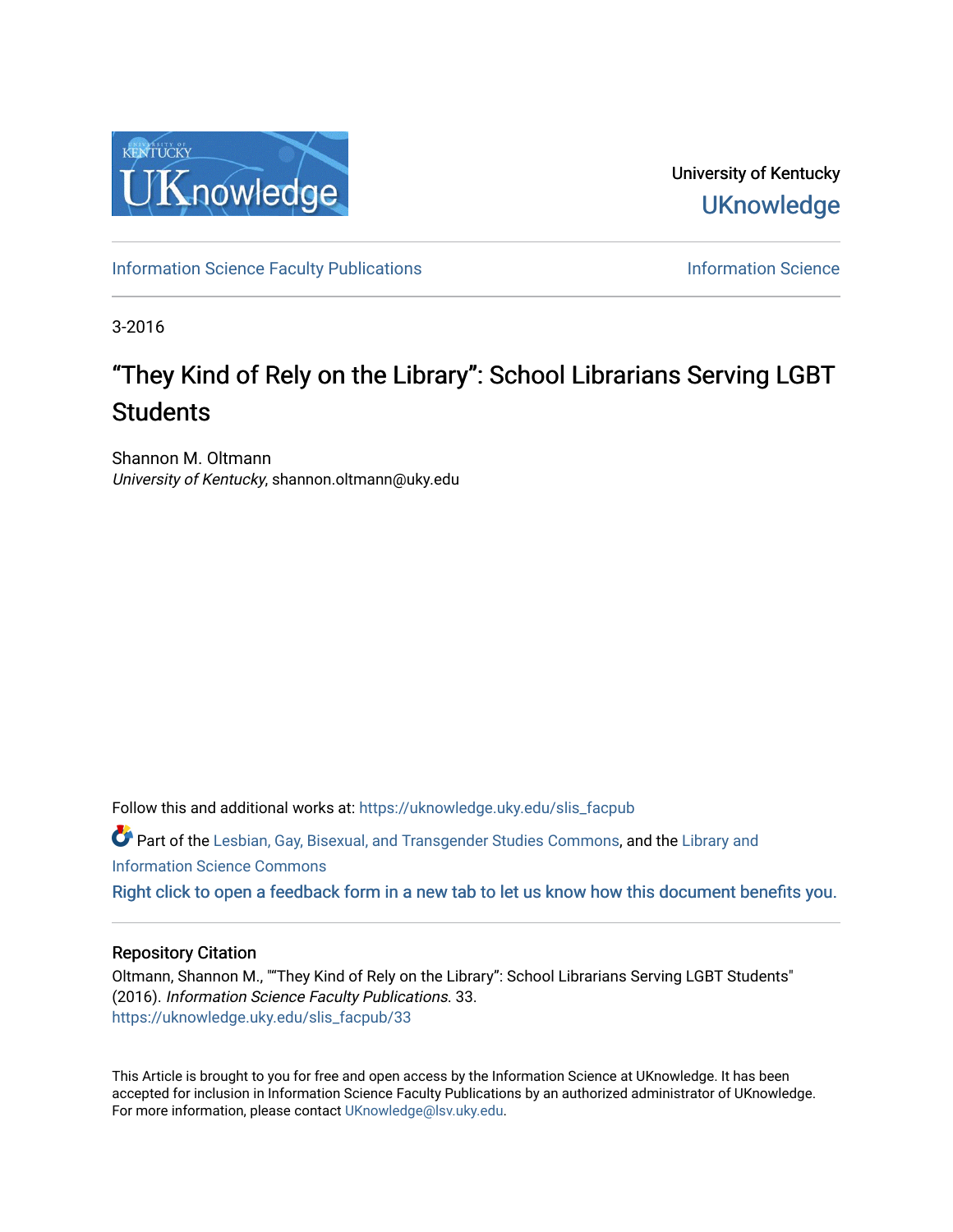## "They Kind of Rely on the Library": School Librarians Serving LGBT Students

#### Notes/Citation Information

Published in The Journal of Research on Libraries and Young Adults, v. 7, no. 1, p. 1-21.

The Journal of Research on Libraries and Young Adults has granted the permission for posting the article here.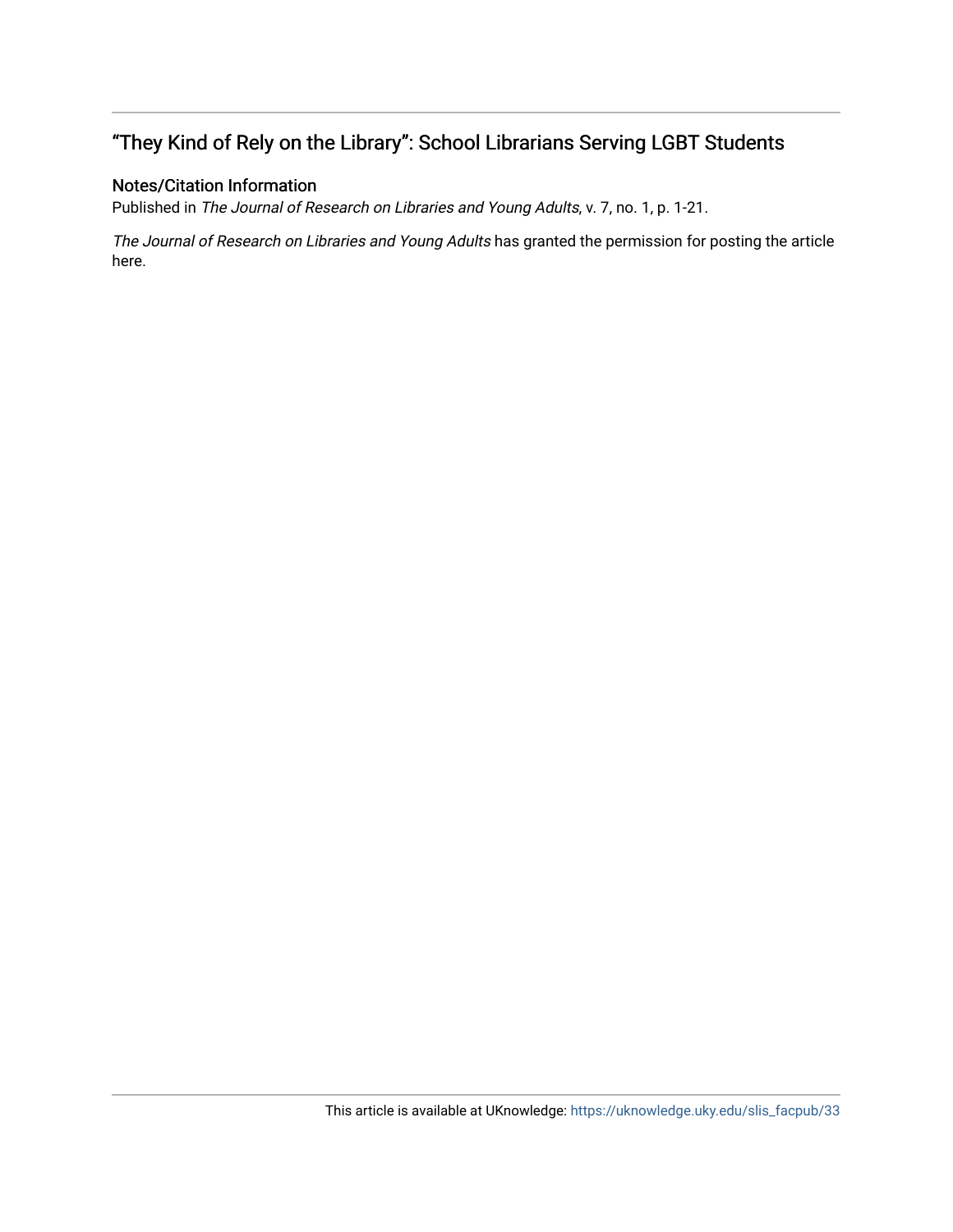# *The Journal of Research on Libraries and Young Adults*



Volume 7, No.1: March 2016 [www.yalsa.ala.org/jrlya](http://www.yalsa.ala.org/jrlya)

## **"They Kind of Rely on the Library": School Librarians Serving LGBT**

### **Students**

[Shannon M. Oltmann,](mailto:shannon.oltmann@uky.edu) Assistant Professor, School of Information Science, University of Kentucky

## **Abstract**

This research examines school librarians' perspectives on collecting LGBT materials. Based on qualitative interviews with thirty-one school librarians, this project found generally strong support for collecting LGBT materials. School librarians discussed serving their communities, having resources for all students, and meeting the needs of diverse students. In addition, they shared several ways that school libraries can counter bullying: creating a bully-free zone in the library, collecting LGBT and anti-bullying materials, collaborating with guidance counselors and teachers, suggesting particular books for certain students, being a supporter of students, and positioning the school library as a safe space.

## **Introduction**

LGBT students are in nearly every high school in the United States.<sup>i</sup> Some researchers report that approximately 3 to 10 ten percent of the student population,  $\ddot{a}$  or 5 to 6 percent of teens in grades  $7-12$ ,  $\overline{1}$  self-identify as LGBT. Mehra and Braquet estimated that there are 2.5 million LGBT teenagers in the United States.<sup>iv</sup> Given these numbers, it is clear that virtually all school libraries in the United States serve at least some LGBT students. Furthermore, even if a school has no LGBT-identified students, it is highly likely that the heterosexual students know of LGBT friends, family members, and other individuals. Martin and Murdock estimate about 80 percent of teens know someone who is LGBT. $V$ 

Previous literature has examined the occurrence of lesbian, gay, bisexual, and transgender  $(LGBT)^{vi}$  resources in school libraries.<sup>vii</sup> Most of this literature has performed a count of resources, such as a list check.  $viii$ 

The current study is a follow-up to Oltmann, which analyzed the holdings of high school libraries in two different states, one in the South and one in the Northeast.<sup>ix</sup> This follow-up study

*JRLYA: Volume 7, No.1: March 2016*

1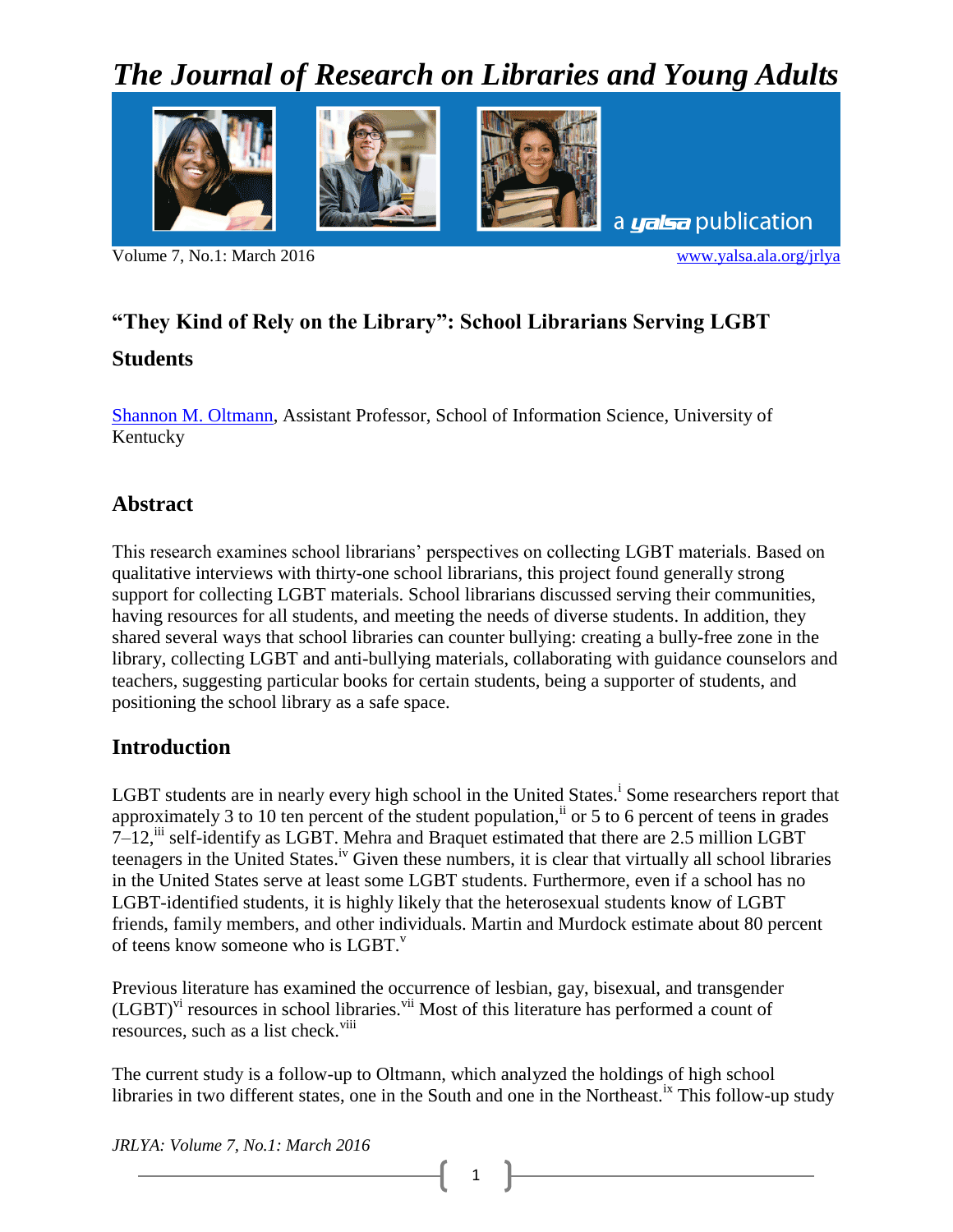provides an in-depth investigation of the perspectives of school librarians, the individuals who are responsible for collecting (or not collecting) LGBT resources in school libraries. There have been anecdotal reports and autobiographical reflections,<sup>x</sup> but to date there has been no systematic investigation into the perceptions of school librarians. Thus, this paper fills an important gap in the research.

In addition, library and information science (LIS) research on LGBT resources has only touched lightly, if at all, on bullying of LGBT teens. However, this may be a fruitful area, drawing connections between efforts to reduce bullying in schools and the collection of LGBT resources.

## **Research Questions**

This research sought to address the following research questions:

- 1. What are school librarians' views on collecting LGBT resources?
- 2. For those who do collect LGBT resources, what are their reasons for doing so?
- 3. What roles can school librarians play to counter bullying of LGBT students?

## **Literature Review**

As described above, LGBT teens face a number of obstacles, including bullying, which has been connected to various problems later in life. There are a number of programs or interventions designed to aid bullied students, though to date the role of the school library has rarely been considered.

#### **Bullying and Associated Problems**

Within the past few decades, there has been "a particular emphasis on issues of bullying" in high schools.<sup>xi</sup> Fedewa and Ahn noted that research shows "the rates of bullying for  $GLB[T]$  students are reportedly significantly higher."<sup>xii</sup> Their own research indicated that GLB youths were 2.24 times more likely to be teased or bullied than their straight peers.

In 2007 the Gay, Lesbian and Straight Education Network (GLSEN) conducted a National School Climate Survey to capture the environment of LGBT teens in high schools. In that survey, 86 percent of LGBT teens reported being verbally harassed at school because of their sexual orientation, and 67 percent reported experiencing verbal harassment because of their gender expression.<sup>xiii</sup> Over half (61 percent) reported feeling unsafe at school.<sup>xiv</sup> Gardes noted that LGBT students hear antigay slurs as often as twenty-six times per day, with faculty intervention rarely occurring.<sup>xv</sup>

Four years later, in a follow-up survey by GLSEN, 80 percent of LGBT students reported receiving verbal harassment due to sexual orientation. Thirty-eight percent reported being physical harassed due to sexual orientation, and 27 percent due to gender expression. As Perez, Schanding, and Dao noted, these rates of harassment are lower than the reported rates in previous years, though they are still higher than the rates of non-LGBT harassment.<sup>xvi</sup> A significant percentage of "adolescent students experience what is referred to as gender-based, homophobic, and anti-LGBT bias/bullying."xvii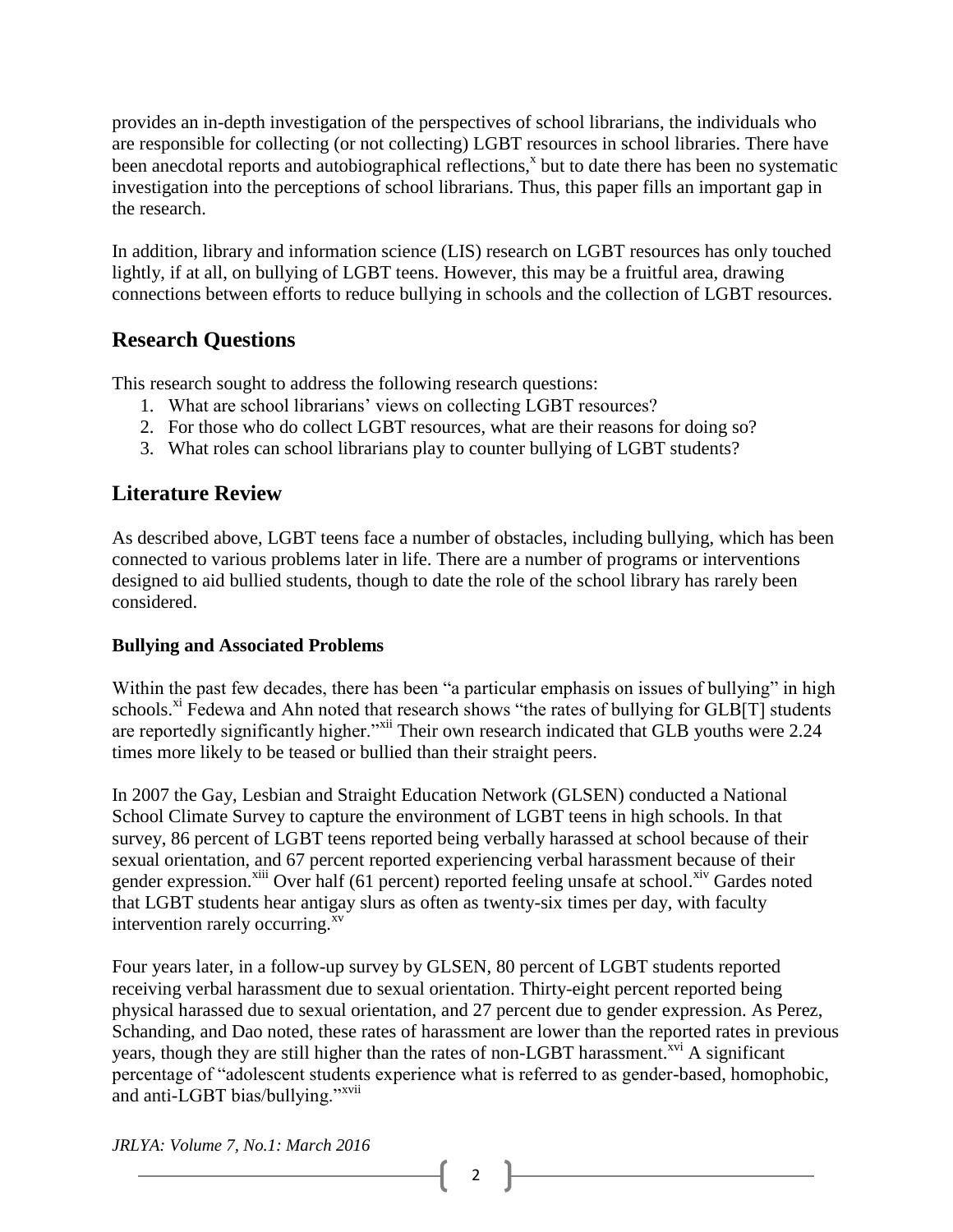The frequent harassment and bullying experienced by LGBT students is correlated with "high levels of health risk behavior."<sup>xviii</sup> Fedewa and Ahn noted that homophobic bullying was "significantly related to their psychological, physical, and social problems."<sup>xix</sup> Research has found that LGBT students are more likely to participate in risky behaviors such as using drugs and alcohol, not practicing safe sex, becoming homeless, and having suicidal thoughts and behaviors.<sup>xx</sup> Hughes-Hassell, Overberg, and Harris explained that "the isolation and despair LGBTQ youth experience places them at a high risk for a variety of other problems including homelessness, substance abuse, and suicide."<sup>xxi</sup> Kosciw, Palmer, Kull, and Greytak found that diminished academic achievement was correlated with bullying and harassment of LGBT students.<sup>xxii</sup> Summarizing the current literature, Savage and Schanding noted that LGBT teens have higher rates of feeling isolated, using alcohol and other substances, having difficulty focusing on schoolwork, feeling ostracized by their families, engaging in sexually risky behavior, and experiencing mental health and suicidality issues.<sup>xxiii</sup>

#### **Frameworks to Support LGBT Students**

Because of the findings that LGBT students face frequent harassment and that this harassment has measurable negative effects in their lives, several frameworks have emerged that attempt to support LGBT students. Three of the most common are anti-bulling policies, gay-straight alliances (often referred to as GSA groups or clubs), and development and designation of "safe spaces" at schools and other locations.

Several researchers mention the presence of anti-bullying or harassment policies as an important step toward protecting LGBT youth and reducing the incidence of harassment they experience.<sup>xxiv</sup> In particular, the explicit "inclusion of gender identity, gender expression, and sexual orientation as protective classes" can have beneficial outcomes.<sup>xxv</sup> This sort of schoolbased support can improve the overall environment for LGBT students.<sup>xxvi</sup> Greytak, Kosciw, and Boesen cautioned, however, that many school policies focus on reporting procedures and processes, which may limit their effectiveness in actually reducing bullying.<sup>xxvii</sup>

The second type of supportive framework mentioned in the literature is the existence of a GSA group. The general purpose of GSAs is "to provide safe environments for LGBTQ and heterosexual youth to socialize, receive support, and engage in advocacy efforts."xxviii These are typically student-run organizations, similar to other high school groups. They may meet regularly, host events, and provide opportunities for LGBT students and straight allies to support one another.<sup>xxix</sup> The number of GSAs nationwide has increased substantially over the past decade (reaching approximately four thousand as of 2012), indicating both a need for such an organization and the increasing acceptability of them.<sup>xxx</sup> GSAs can play four different roles in a school: offering counseling and support, providing a safe space (see below), acting as a vehicle for raising awareness and increasing visibility, and being part of a broader schoolwide effort for increasing visibility and awareness of LGBT issues.<sup>xxxi</sup> The presence of a GSA can improve students' perception of safety and acceptance at the school.<sup>xxxii</sup> Kosciw et al. found that the existence of a GSA was positively correlated to "a decreased incidence of anti-LGBT victimization."xxxiii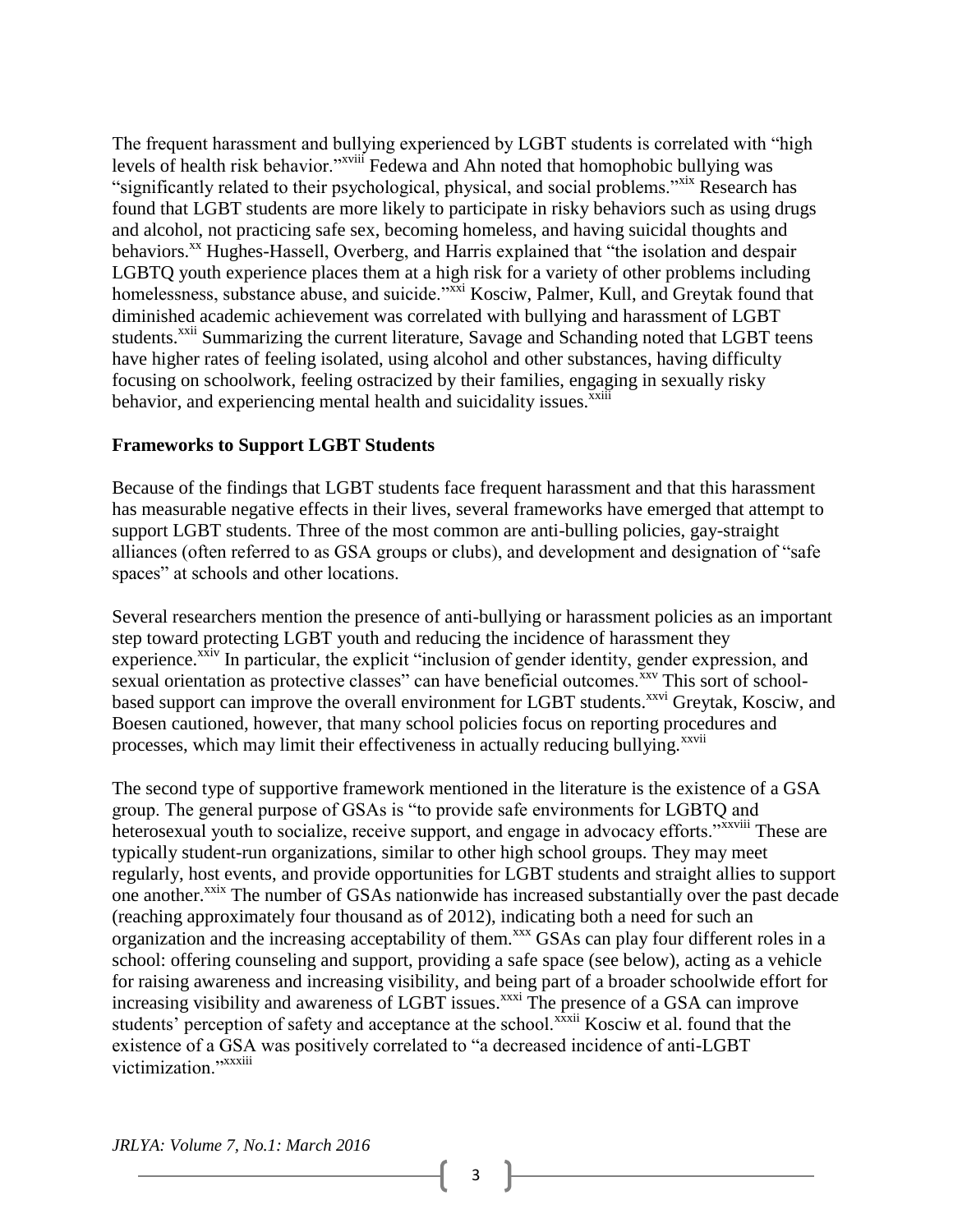The third type of framework for supporting LGBT students is the development and designation of "safe spaces" or "safe zones."xxxiv The concept of a safe space is often vague and imprecise,<sup>xxxv</sup> but it generally means a program that provides some training to faculty and staff, who then publicly show support for LGBT students with stickers or signs. For example, a faculty member might hang a pink triangle or a rainbow sticker on her door, which signifies that her classroom is a safe space for LGBT students; as a safe place, the classroom should have fewer incidents of slurs, bullying, and harassment.<sup>xxxvi</sup>

Safe place programs "help raise awareness about LGBTQ issues, increase support of LGBTQ students, it helps LGBTQ students feel more safe [*sic*], valued, and it instills in them a sense of belonging."<sup>xxxvii</sup> As Ratts et al. noted, the presence of a safe space program provides visible evidence of LGBT allies in the school.<sup>xxxviii</sup>

#### **Role of School Librarians**

In addition to the three supportive frameworks discussed above, the literature also frequently mentions curricular support. This involves classroom or library materials that discuss LGBT history, politics, events, and individuals in a positive wav.<sup>xxxix</sup>

There are several reasons for inclusion of LGBT-positive information and materials in schools. Kosciw et al. reported that an inclusive, LGBT-positive curriculum was correlated with less victimization, having an increased benefit "in schools with poor climates or for students who are more severely victimized."<sup>xl</sup> Similarly, Szalacha found that students felt safer in schools that had LGBT issues incorporated in the curriculum.<sup>xli</sup> In addition, students reported being more resilient when they had access to information about sexual orientation and gender identity.<sup>xlii</sup>

As Patterson explained, "Less is known about the influence of curricular material than about legislative and policy responses to the problems of LGBT students in schools, but the available evidence suggests that curricular changes may contribute to safer schools."<sup>xliii</sup> Given the paucity of research into informational resources, perhaps it is not surprising that school libraries are rarely mentioned as a possible avenue for attaining and sharing such resources. Cianciotto and Cahill's call for school libraries to "include age-appropriate books about LGBT people, history and culture" is unusual; every other article that mentioned curricular and informational resources for LGBT students failed to mention school libraries.<sup>xliv</sup>

Yet school libraries could be a vital, important asset in the efforts to make schools safer and more accepting of LGBT students—a point frequently asserted in the library science literature, though overlooked in most of the LGBT research. Downey noted that "librarians are in the powerful and important position of being able to help reduce these risks [faced by LGBT students] by providing access to quality GLBT-themed young adult (YA) materials."<sup>xlv</sup> Whelan and Garry argued that libraries can be "safe havens" for LGBT students searching for information.<sup>XIvi</sup> Vaillancourt and Rauch both suggested that LGBT students can benefit from access to information as well as a sense of community that the library can foster.<sup>xlvii</sup> Students benefit in two ways: LGBT students have access to information that can support them and enrich their lives, and straight students have access to information to better understand LGBT history,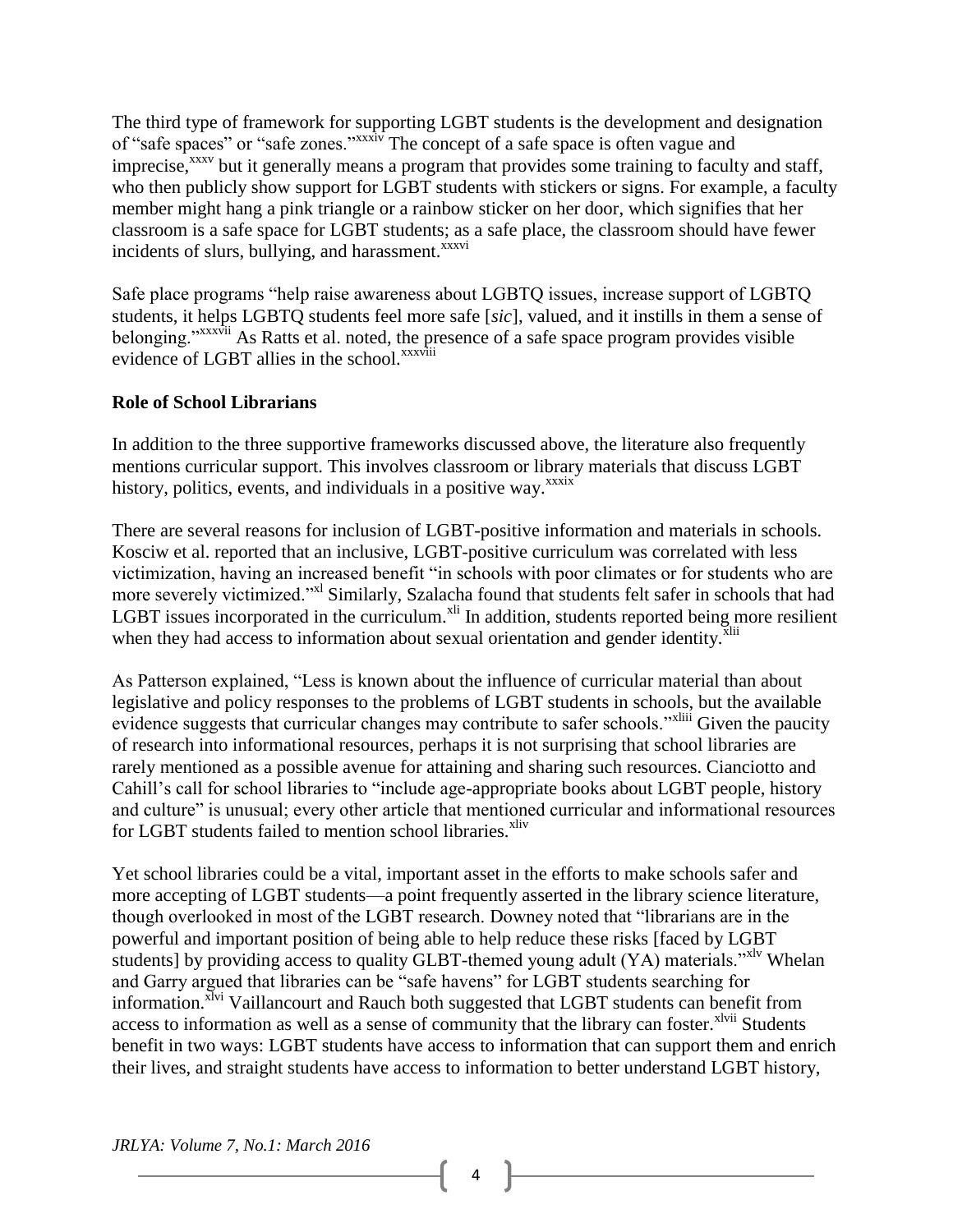culture, and individuals.<sup>xlviii</sup> Phillips noted that librarians could offer pastoral care to support teens who are victimized by bullying.<sup>xlix</sup>

Some authors suggest that libraries, including school libraries, explicitly reach out to LGBT students, "publicly inviting and welcoming a group that is often excluded and marginalized" by conducting outreach, hosting programming, and celebrating LGBT-related events (such as acknowledging the Stonewall anniversary). Even if a school does not have LGBT-related information in the curriculum, the library can collect such information; one of the school library's missions is to "enable students to access ideas unavailable in the school curriculum."<sup>li</sup>

#### **Censorship in School Libraries**

As Boon and Howard note, however, "a young adult's access to fiction with LGBT content differs considerably depending upon his or her location."<sup>lii</sup> Oltmann and Hughes-Hassell, Overberg, and Harris similarly found variance in the number of LGBT titles held by high school libraries.<sup>liii</sup> The 2007 GLSEN study found that most students said they did not have access to LGBT materials in their school libraries.<sup>liv</sup> "A lack of LGBTQ-themed literature in school libraries can send a message to LGBTQ teens that the school library is not the place for them, and that their lives and their concerns are not valued there."<sup>lv</sup>

Garry investigated the tension between selection and censorship when school librarians purchase (or do not purchase) LGBT-related resources. She reported that "administrative and community support" was particularly important, with "those who felt supported [seeming] more comfortable with potentially controversial materials than did those who felt stifled."<sup>lvi</sup>

Some scholars focus on self-censorship, or "making collection management decisions on the basis of avoiding conflict . . . self-censorship decisions are often made on the basis of religious, sexual, political, or health factors."<sup>Ivii</sup> Whelan argued that self-censorship by school librarians is "rampant and lethal." She reported on a survey which found that 70 percent of school librarians said they would not buy certain materials if they thought parents would object to its presence in the school library.<sup>lviii</sup>

The current study brings together these various threads in the literature. School librarians could be a part of the framework meant to support LGBT students who experience bullying at school; conversely, school librarians could be practicing censorship (or self-censorship) by not supplying relevant resources. However, this question is overlooked in the relevant research.

The current study draws upon strands in the literature, particularly Oltmann and Garry. <sup>Itx</sup> Similar to Garry, this project is based on qualitative interviews with school librarians, asking them about their reasons for collecting (or not collecting) LGBT materials.<sup>1x</sup> Similar to Oltmann, this study focuses on two states, one in the South and one in the Northeast. (See Oltmann for a detailed depiction of the two states.<sup>[xi</sup>] These two states were chosen because they are very different on a number of demographic variables (such as political leaning, rural/urban, and, at the time of the study, variance in whether same-sex marriage was legal).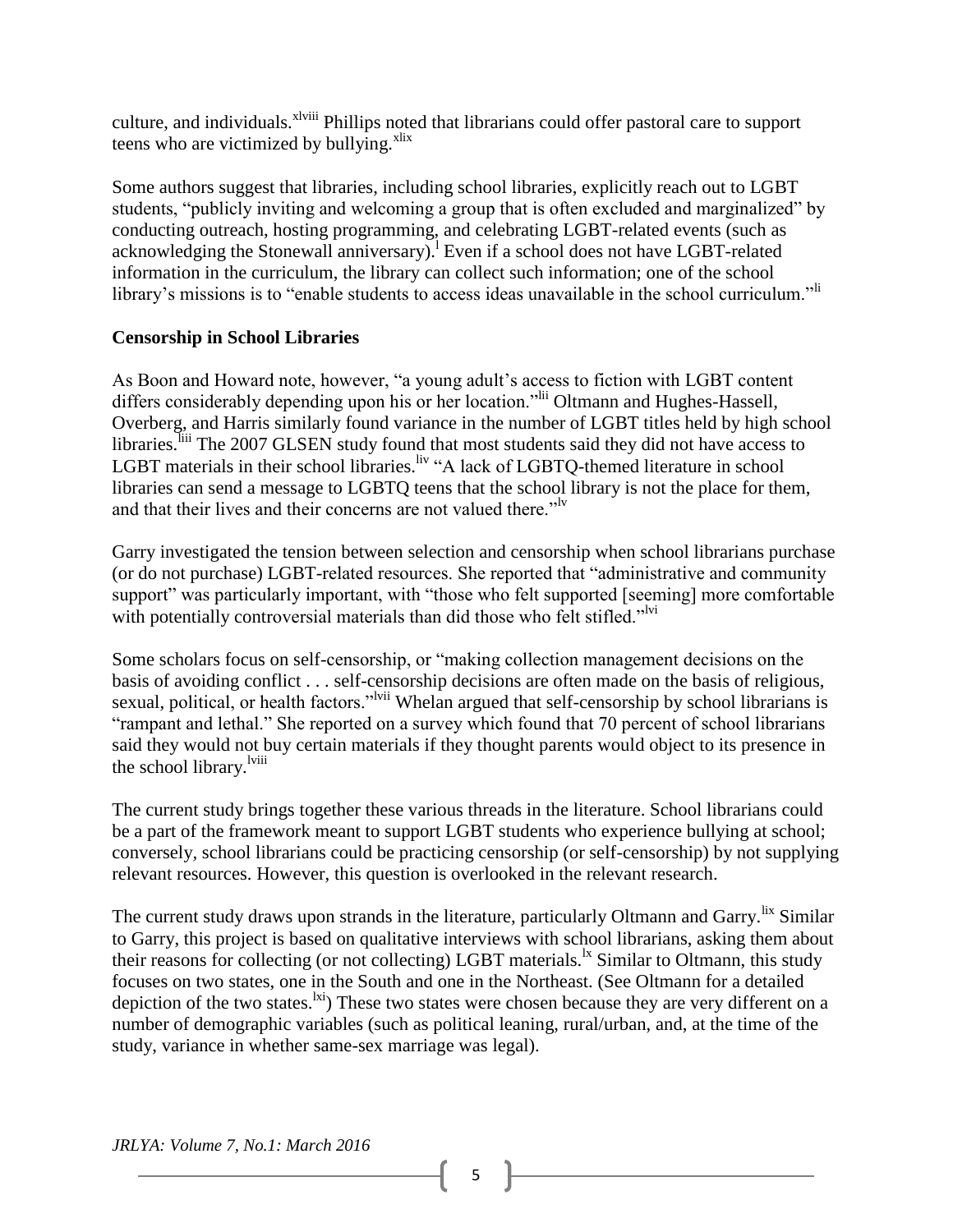## **Methods**

The data for this project was collected via qualitative telephone interviews. As Lilleker explained, "Interviews can provide immense amounts of information that could not be gleaned from official published documents or contemporary media accounts."<sup>Ixii</sup> Qualitative interviews seemed particularly apt for this research project, which sought to uncover school librarians' perspectives on a sensitive, potentially controversial, subject.

Subjects were recruited in multiple waves. First, a general recruitment e-mail was sent out via the official Listservs for school librarians in the southern and the northeastern state. Second, school librarians from smaller schools were targeted with individualized e-mails; this was done on the premise that smaller schools were likely to have fewer LGBT books (as supported by Oltmann<sup>lxiii</sup>). These steps resulted in thirty-one total interviews, with twenty-four from the southern state and seven from the northeastern state. It is not known why the number of respondents varies so much, but the responses from the two states were remarkably similar and will be analyzed together.

The goal was to recruit public high school librarians exclusively. Inclusion of LGBT materials in elementary or middle schools—or in private schools—may be more controversial than their inclusion in public high schools, due to students' age and maturity and the mission of the schools. However, focusing on public high schools proved somewhat difficult because there were relatively few respondents and because school librarians from middle and elementary schools were eager to be interviewed. The final sample includes respondents from two private high schools, two public middle schools, one middle/high school combination, and one elementary school (see table 1). Although variance was anticipated based on the respondents' location (northeastern or southern), type of locale (urban, suburban, or rural), and school size (large or small enrollment), no variance was found; in other words, regardless of these demographics, the respondents' comments were substantively the same.

The interviews lasted from eight to thirty-two minutes, with an average of eighteen minutes. All but two respondents were female, but to protect the male respondents' identity, all were given female pseudonyms. Table 1 displays the pseudonyms, the location (southern or northeastern state), the school setting of each respondent, and the length of their interviews.

Every interview was conducted via telephone and recorded with the respondents' permission. The interviews were transcribed and then analyzed with QSR NVivo 10.0 following standard content analysis procedures for qualitative data.<sup>lxiv</sup> The data was coded deductively, based on the content in the interviews themselves; it was organized into categories (similar to the headings in the "Results" section), with key quotations noted.

Initially, the interviews focused on inclusion of LGBT books in high school library collections. As the interviews continued, the topic of bullying and libraries' roles in combating bullying emerged as important themes; questions about bullying were then added to subsequent interviews. This is elaborated below.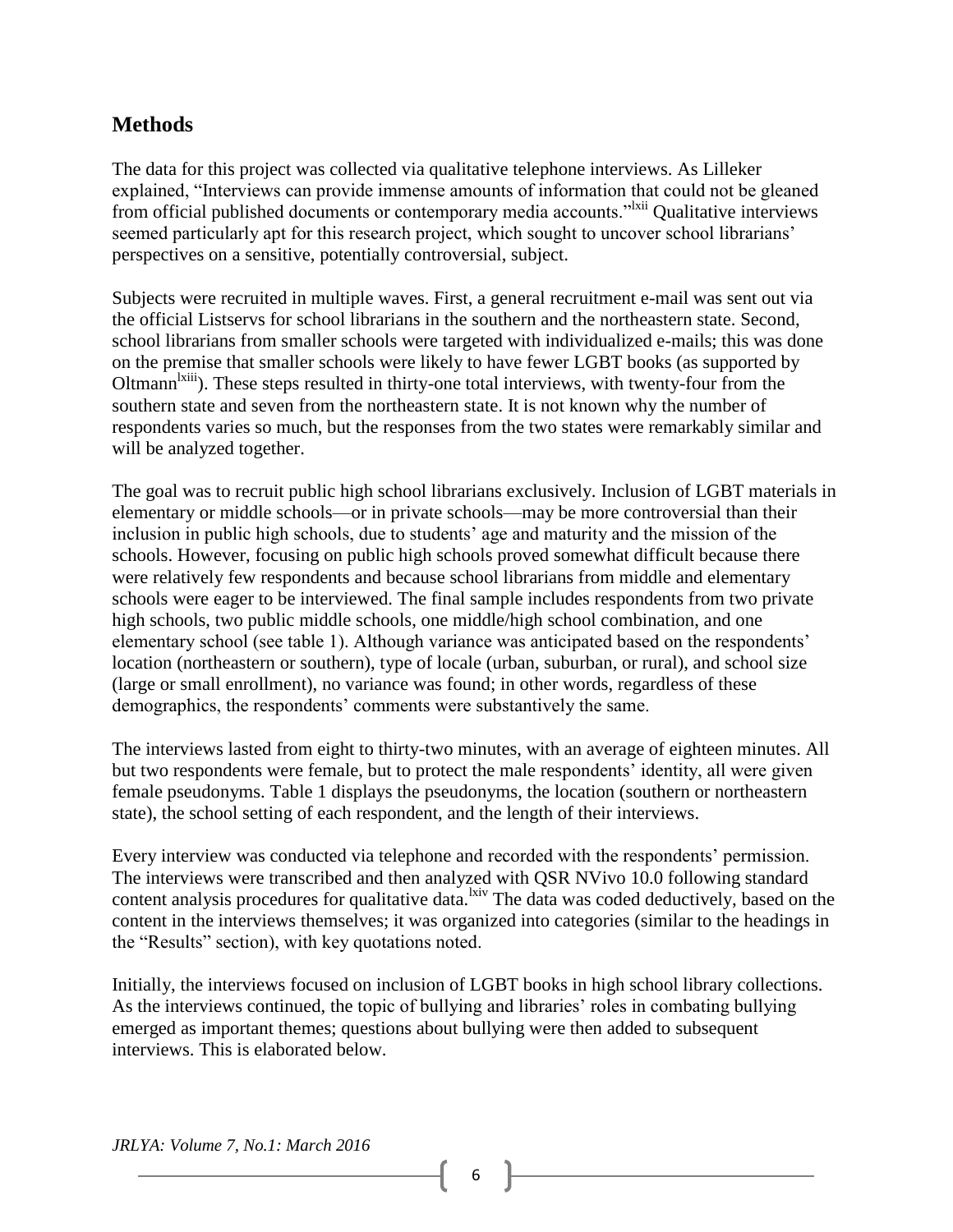|            | Location     | Type of school | Length of<br>interview |
|------------|--------------|----------------|------------------------|
| Alexa      | Southern     | HS, public     | 17.01                  |
| Allison    | Southern     | HS, public     | 24.50                  |
| Courtney   | Southern     | HS, public     | 11.44                  |
| Diana      | Southern     | MS, public     | 21.52                  |
| Emily      | Southern     | HS, public     | 23.11                  |
| Erin       | Southern     | HS, public     | 21.39                  |
| Gemma      | Southern     | HS, public     | 8.03                   |
| Ginny      | Southern     | HS, public     | 11.05                  |
| Holly      | Southern     | HS, private    | 14.37                  |
| <b>Ivy</b> | Southern     | HS, public     | 28.24                  |
| Jody       | Southern     | HS, public     | 12.53                  |
| Kelsey     | Southern     | HS, public     | 17.49                  |
| Kerri      | Southern     | HS, public     | 24.05                  |
| Kyla       | Southern     | HS, public     | 13.01                  |
| LaToya     | Southern     | HS, public     | 15.41                  |
| Lynn       | Southern     | HS, public     | 18.16                  |
| Madeleine  | Southern     | HS, public     | 17.31                  |
| Mia        | Southern     | MS/HS, public  | 22.40                  |
| Nora       | Southern     | HS, public     | 18.38                  |
| Pamela     | Southern     | E, public      | 13.25                  |
| Patricia   | Southern     | HS, public     | 12.11                  |
| Rose       | Southern     | HS, public     | 20.51                  |
| Serena     | Southern     | HS, public     | 23.42                  |
| Terry      | Southern     | HS, public     | 16.31                  |
| Amelia     | Northeastern | MS, public     | 16.28                  |
| Annabelle  | Northeastern | HS, public     | 15.33                  |
| Dorothy    | Northeastern | HS, public     | 16.48                  |
| Gwyneth    | Northeastern | HS, public     | 24.17                  |
| Jamica     | Northeastern | HS, public     | 32.22                  |
| Phoebe     | Northeastern | HS, private    | 14.52                  |
| Velda      | Northeastern | MS, public     | 26.16                  |

Note: HS = high school, MS = middle school, E= elementary school.

### **Findings**

The most significant finding is that all thirty-one respondents felt that collecting LGBT materials was important and valuable. For example, Erin said, "Your collection should absolutely mirror your students. . . . They're the people who are reading books, and I think there should be some books about them, too." Similarly, Rose explained, "I do feel strongly that there's a high need for that. Kids need, teenagers want to see themselves in the literature." These respondents emphasized the importance of reflecting one's population in the materials collected.

If one considers the research indicating that LGBT-identified individuals live in every county in the United States,  $\frac{1}{x}$  then these librarians are correct: including LGBT resources reflects their

*JRLYA: Volume 7, No.1: March 2016*

7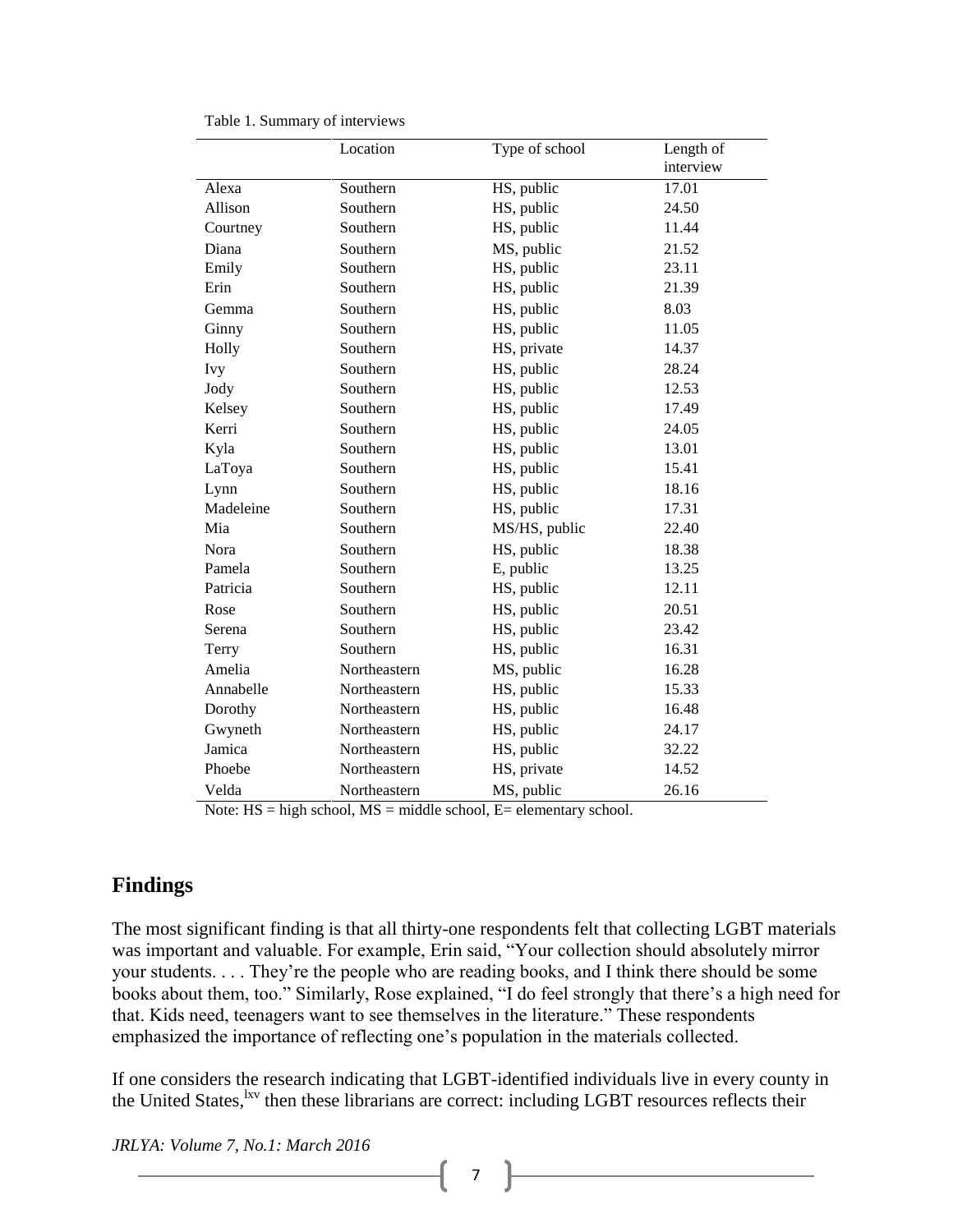population. Patricia further explained, "I do really think it's important that we have literature to reflect all of our kids, our white, our black, our Hindu, our gay, I don't care. I think it's important that they be able to see some of themselves in a positive light." Kelsey further elaborated on this point:

At this level [high school], you have kids who are really trying to figure out who they are and even who other people around them are, and I feel like it's important for them to be able to read about things that either they may be feeling or questioning. And they may see themselves in the characters of a book, or other people around them; it helps them understand. I think that that's good for them to be able to kind of internalize that in a private setting such as reading a book. . . . I think that books give them the opportunity to have kind of a private conversation with themselves about an issue.

Other respondents focused on the thoroughness of their collection. Gemma noted that LGBT books "are necessary if you want a well-rounded collection, a well-rounded library." Emily added, "I think it's our responsibility as librarians to have books on all manner of topics." Madeleine also focused on the librarian's role: "Our job as a librarian is to have something for all of the students, something that is interesting for everybody where they can connect with" the literature.

Allison demonstrated that she was aware of some of the problems faced by LGBT teens; she noted that "the highest suicide rate of teenagers is for GLBT kids, and so I don't want that to ever be on my conscience that I have not provided those kids with the same kind of materials that would make them realize that they're not alone in the world."

This research relies on the interviews of thirty-one respondents; there are approximately 225 high school librarians in the southern state and approximately 160 in the northeastern state. Clearly, this small sample cannot be seen as representative of the broader population. There are many perspectives missing from this sample, as seen in the general agreement on collecting LGBT resources. Librarians who were ambivalent or negative about collecting LGBT resources are not represented here. Essentially, they declined to participate in the study; there are many possible reasons for this, but the non-participation of some librarians cannot really be studied from this data.

However, there is rich, saturated representation of the positive perspective. Saturation occurs in qualitative research when "no new themes, findings, concepts, or problems were evident in the data."<sup>Ixvi</sup> The nuances of the positive perspective were fully captured, as described below.

#### **Variation in Responses**

While all of the respondents thought inclusion of LGBT books was appropriate, the comfort level and enthusiasm for this position varied greatly. Twelve respondents indicated some hesitancy or reluctance when discussing collecting LGBT materials, though only seven of those twelve were from public high schools. Kerri expressed a neutral stance, saying, "I'm okay with it. I have not sought out material, but when things come in, I'm okay with it." Mia echoed her,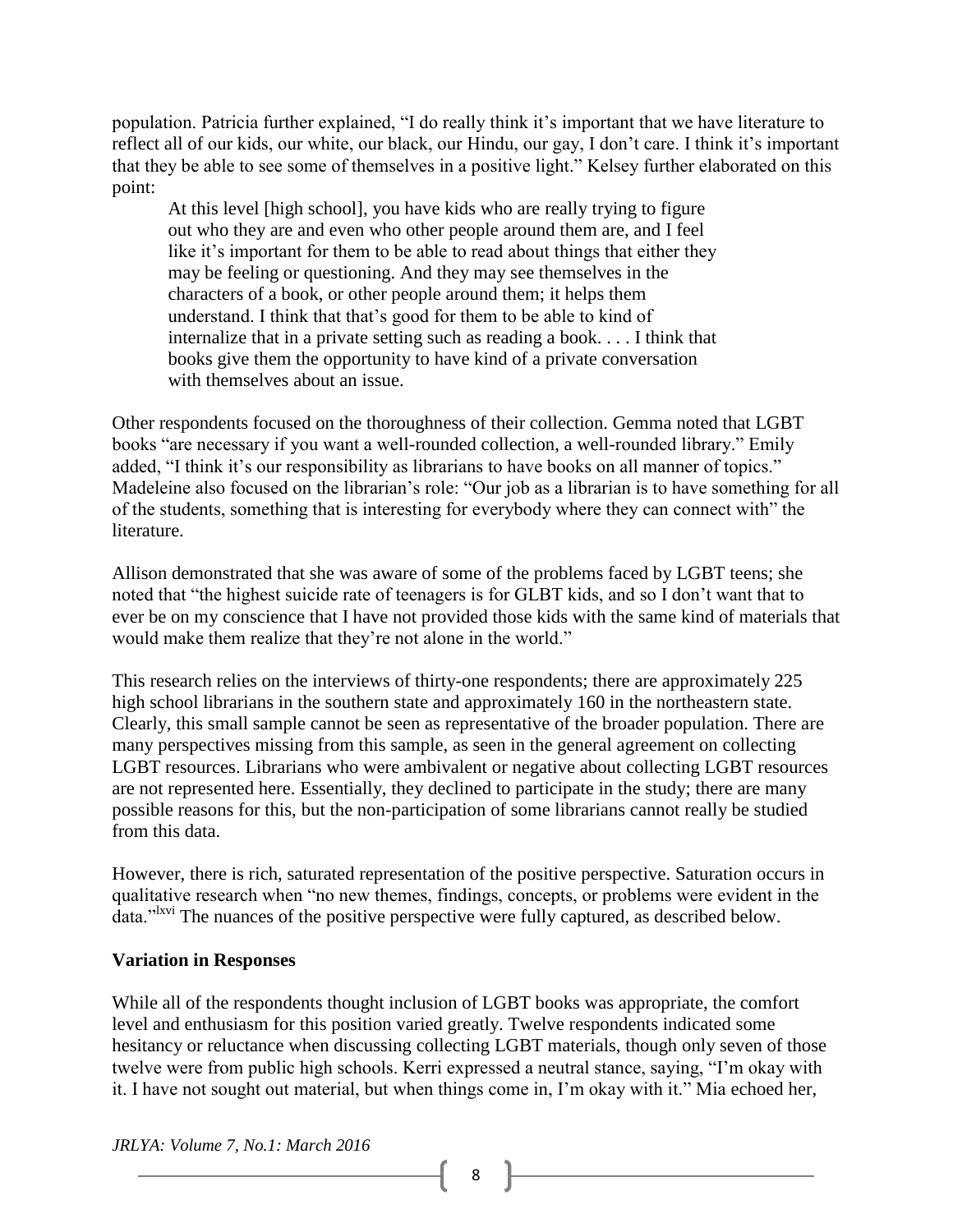saying, "I wouldn't say I shy away from those titles, but I don't intentionally set about making sure that I'm really stocked up. I probably am a little bit more conservative in general about my choices"; then she added: "I never shy away from a book because there might be openly gay characters in the story, but I am really cautious when that is the story." Similarly, Gwyneth reported that sometimes "I don't really feel comfortable with this book so I'll send it back. . . . I do exercise some judgment—I don't know if censorship's the right word."

Ivy said, "I want to say I'm all for it, but my community is a little stodgy, so you've got to look for what's going to push it without pushing it so far that your community's going to be in a complete uproar about it." Serena explained, "I'm not purposely going out and looking for those per se, but if they're popping up on a list, that's not an automatic negative for me." However, as she elaborated, she displayed some caution:

Personally I don't have any trouble with having those types of topics in the library . . . but there are a few newer books that are coming out that are a little more, I don't want to say *graphic* per se, but a little more in your face than others. I don't know what the technical word for that would be. David Levithan was one recently [who] came out with *Two Boys Kissing*. The cover of that and the title of that—if it had had a different name and a different cover, I would've put it in the collection in a heartbeat because my kids love David Levithan. But that particular title and that particular cover—I'm in a very rural, very conservative, Christian area, and to put that on my shelf, I think would have been just pushing it a little too much.

Even though Serena's students would have likely enjoyed the book, she did not buy it. Note that there was no actual challenge or hostility from the community; the *potential* of such problems was enough to dissuade her from purchasing the item. Here, we see some evidence of selfcensorship. Several of these respondents declined to purchase items that they felt could be challenged, the very definition of self-censorship. While less than half of the respondents indicated that they self-censored, its presence in regards to LGBT literature is troubling.

In contrast, nineteen respondents expressed strong, willing opinions about including LGBT materials. Nora simply stated, "I 100 percent think we need that in the library." Ginny similarly said that "it needs to be here. It's not offensive or whatever; it's a must." She added that it ought to be done "because of the kids. When the kids come in and find a book, it's like, 'Wow, you really got this!' So it's just part of the curriculum; it's part of who I am and [what] the library is."

Lynn was even more emphatic: "I definitely think it's a *must*. Every school in every county across the country needs to have that, and I'm a big believer in that." Kyla explained, "If I didn't have those books, that would not be serving part of my population, and not only that, but I think all students should have access to books in that genre." Dorothy noted that the northeastern state where she worked was known for being fairly liberal, "so it's probably easier for me to justify inclusion than it might be in some parts of the country or some communities."

Several respondents noted that high school is a time of exploration and self-discovery. Gwyneth, for example, said: "I think these kids need to find out if this is what they want do to with their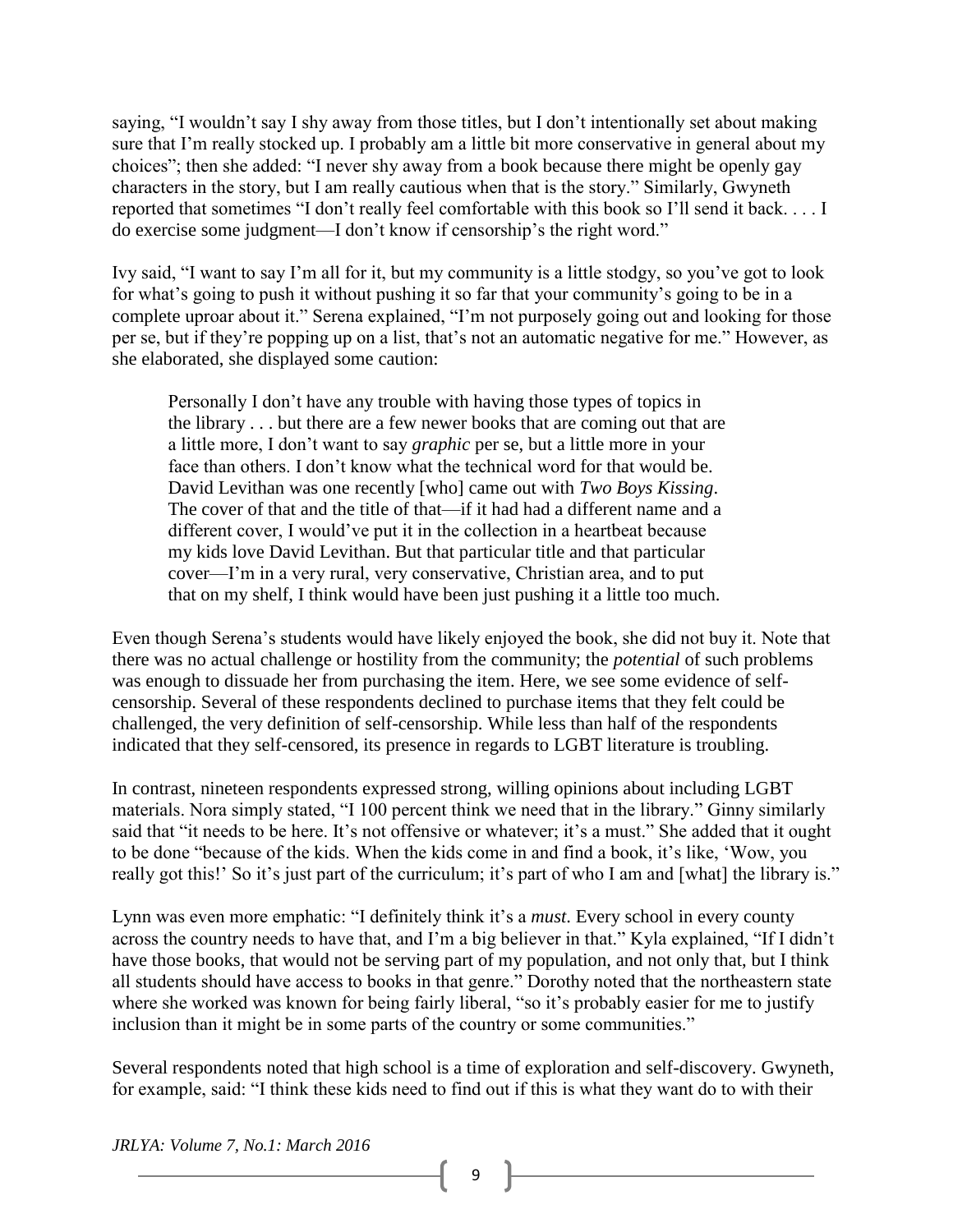life, if this is what speaks to them, if this is what's in their hearts." Alexa added that "kids who are struggling with that sexuality, kids who are exploring and just trying to figure out who they are" need resources to help them.

Patricia added, "[LGBT materials] should definitely be included. We've got GLBT kids. So what? Like, you're not allowed to be reflected in the literature? That's *crazy*." Again, as many respondents did, Patricia emphasized the importance of students seeing themselves reflected in the available literature. This was a strong theme in several responses. Alexa noted, "I have students who want to read that, and they're exploring their sexuality at this point and they need to be reading about real people and fiction that looks like them. Kids are exploring and just trying to figure out who they are." Rose added that "kids need to see themselves in the literature"

Some respondents compared the inclusion of LGBT materials to the inclusion of other specialty literature that focused on other minorities or other sensitive topics. Diana said, "I try to always include the best African American characters [and] books, and it's a reflection of our world and our reality." Allison, likewise, noted that she also collected "the same thing for African American kids or poor kids or . . . there's a new books about a girl [who's] mixed race." She worked to make sure the diversity of her student population was reflected in her library's collection. Finally, Jamica compared LGBT materials to resources that feature African American characters, noting that she collects both, even though the corresponding populations may be small: "I want students who are not gay and not African American to have access to materials about people [who] are not just like them."

Many of the respondents reported that they personally knew LGBT individuals, often family members, friends, current or former students, or school officials. Terry, for example, said, "As a teenager, I had a couple of friends who were gay, but they moved away because they knew there wasn't going to be any acceptance." Serena noted, "I've had a lot of kids who have graduated from here, and after they've graduated, they have come out and openly said that they're gay or lesbian or whatever." One librarian told the story of a student who came in searching for material because his brother had just come out as gay; the librarian was able to point the student to several resources that provided him with a better understanding of the situation.

Jamica said that a former student, now in college, wrote a letter explaining he was transgender and thanking her for her support: "He was saying 'thank you for making me feel that I was understood.<sup>7</sup> . . . I just felt like, I'm doing my job if that person felt supported and represented." The respondents were frequently moved as they described these situations and the LGBT individuals with whom they were close. It was clear, for several of them, that personally knowing LGBT individuals was one of the reasons their libraries contained LGBT materials. Amelia said, "I knew I had some students [who] were struggling with their identities in a very conservative town. And so I immediately realized I had a very vulnerable audience that these books could help."

#### **Support from Administration**

Respondents were asked about the levels of support they felt they received from their principals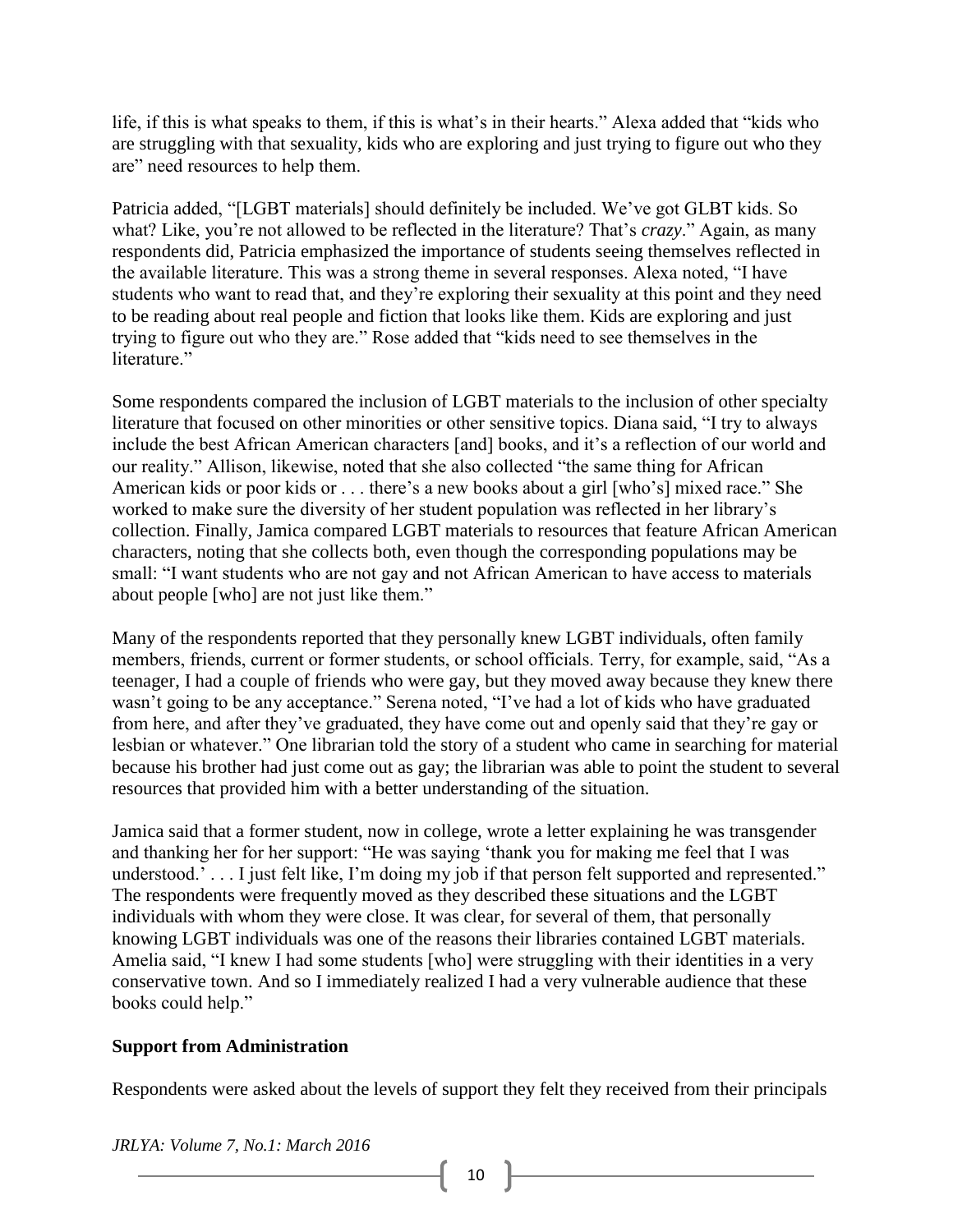and other administrative staff. The responses were mixed. Several people indicated that their administration was unlikely to know whether the school librarian collected LGBT materials—or anything else. Alexa said, "I don't think they're aware that I have as much as I do and, honestly, most administrations don't know what's in their library." Mia added that it "probably has not crossed their minds," and Dorothy went further, saying that the administration was "pretty oblivious about what's in the library."

Some individuals indicated that they were unlikely to receive much support from their administration for having LGBT materials in the school library. Ivy said, "I suspect they might be a little uncomfortable with it, because I think maybe in the climate that we're in." Several respondents noted that they had had worked for several principals over the last several years who displayed varying levels of interest in the school library. Because of this frequent turnover, the librarians did not have a sense of support from the administration. Patricia added, "Actually, [the principal] can be open-minded, but he's much more conservative than I am."

However, most respondents said that they believed their administration would support having such materials in the school library. Nora, for example, explained: "I would say that they probably support my choices as a library professional to have all kinds of books in the library. . . . I've never received any kind of pushback." Pamela added, "We've never had that discussion, [but] they trust me in my selections. . . . It might warrant a discussion, but I think that they would support whatever my thoughts were." Here, we see the school librarians relying on their expertise and professionalism and assuming that other professionals—the administrators—will similarly recognize and respect this professionalism. Lynn was a bit more guarded, explaining that her administration would be "supportive but yet cautious, always wanting to make sure that we can defend what we have here." Serena extended this point:

I talk to my administrator on a routine basis, and he's very supportive of what I have at the library. If there's something I think that's may be a question at some point, I'll say, "Hey, heads-up, I've got this, it's new, the kids are liking it, and I'm putting it on the shelf." And he'll say, "Okay, fine." He trusts my judgment and my selection of what I'm doing, and that I'm doing what's best for the kids. So I feel very supported. . . . I feel absolutely they would stand behind me on whatever I've got. And because what I choose, for the most part, is based on good reviews and awards and recommended lists, that's support enough for it.

Ginny noted that her principal "never asked, never questioned anything that I put in," while Annabelle said, "I can't imagine them giving me a hard time." Gwyneth said that her administration "would not be surprised to know that I have it because we do have the gaystraight alliance in the building. So I'm assuming they are [supportive of LGBT resources in the school library]." Rose said, "The administration does support my library [in many ways]," and she thought that support would extend to LGBT resources: "They're very inclusive, and I would think that they would be shocked if I did not try to be inclusive of all of our students."

Jody explained that the administration knew there were LGBT students at the school, and thus the administration should conclude that the library has resources for this population. She said,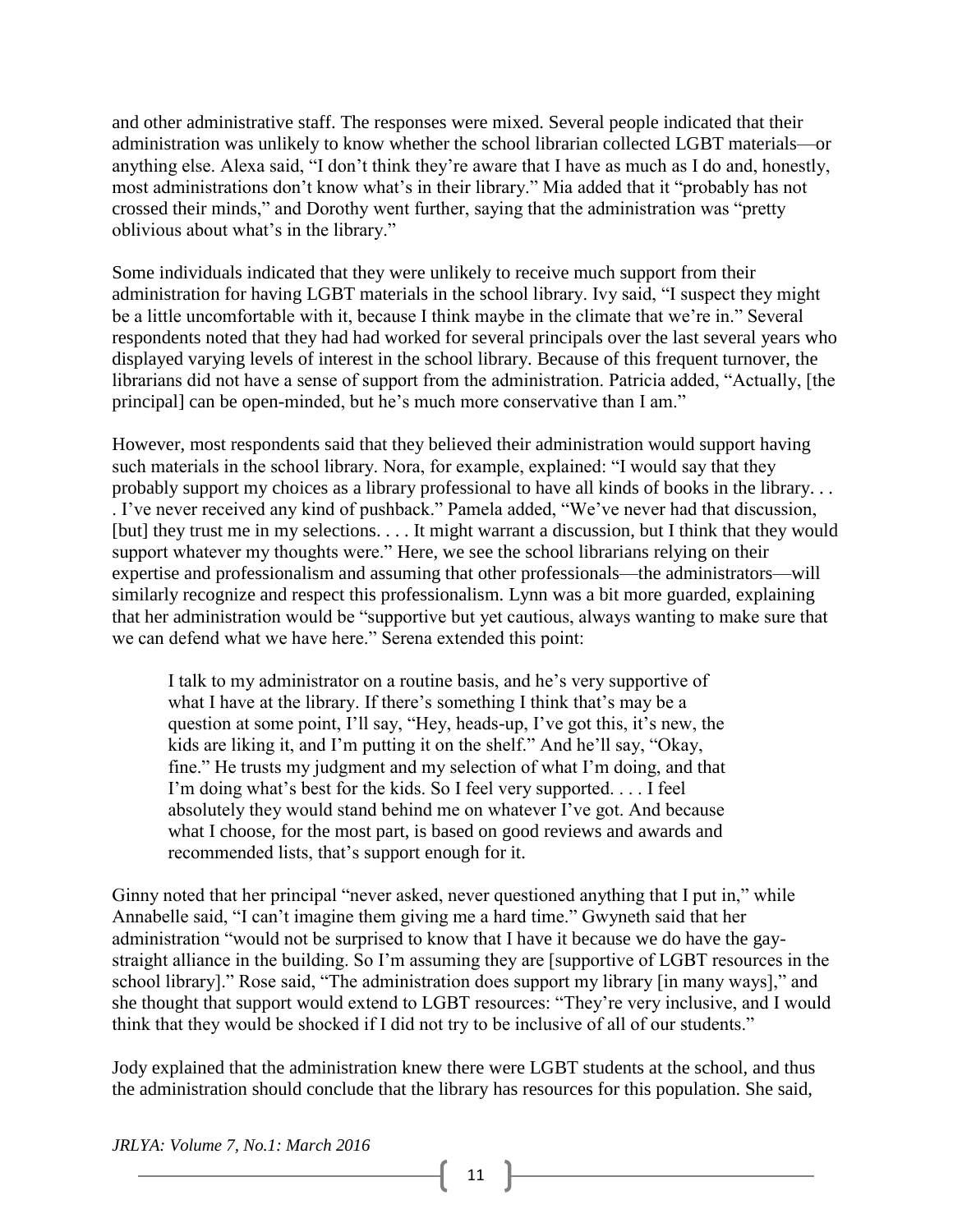"We have to service these kids. My principal is also a Christian, but never once has he come to me to say, 'What are you doing?' He gets it." Holly, at a private religious school, had a more nuanced response. She did collect some LGBT resources because her collection development statement "simply says that we will provide materials that are balanced without oversensationalizing and we will focus on accuracy." She added:

The administration is fully aware [that I have LGBT resources]. I did give them a sampling of some of the things we had, and I was asked to remove some of the books and I was allowed to keep some. I wish I knew their criteria for making those demands, but I honestly don't.

#### **Role of Gay-Straight Alliance (GSA) Groups**

A number of respondents noted that their schools had gay-straight alliances or similar groups designed to show support for LGBT students and their allies. For example, both Gwyneth and Nora indicated that their schools' GSA groups were very active; Nora added that she "will highlight those particular books and put them on display so that the students know we have books about everyone here" when the GSA meets. Terry noted that her school had a group similar to the GSA, which indicated to her that "our administration is pretty open" and respectful of those students. Annabelle explained that "several of the people in my book club belong to an organization in our school called the Gay-Straight Alliance and are very interested in making sure that it's a well-rounded collection." LaToya indicated that her school's GSA met in the library, another way that libraries can demonstrate support for LGBT students. Jamica, Allison, Dorothy, Patricia, Emily, and Amelia also mentioned their schools' GSA groups.

All of the respondents who discussed GSA groups volunteered the information without prompting during the interview. They saw providing LGBT resources as one way to establish support for LGBT students, similar to a school allowing a GSA. Perhaps the schools' GSA groups prompted the librarians to be assertive about searching for and collecting LGBT resources.

#### **Bullying and the Librarian's Role**

The majority of respondents said they saw little evidence of bullying. Sometimes this was attributed to the general school atmosphere, with a zero-tolerance policy for bullying—for example, illustrated by Erin's comment that the administration is "very, very good about picking up on that stuff and nipping it in the bud. They take it very, very seriously." Others reported that there may be less physical bullying in the school halls, but a lot of it has moved to the online environment, where it is less visible to teachers and staff. As Nora said, "I think they're going more online. It's more subversive so it's not necessarily an outright thing in front of the teacher . . . but it definitely exists. It's definitely still around." Respondents noted that students are bullied about a variety of things, including weight, dress, appearance, family background (such as economic status, being in jail, drug use, etc.), race, ethnicity, being socially awkward, and also sexuality and gender identity.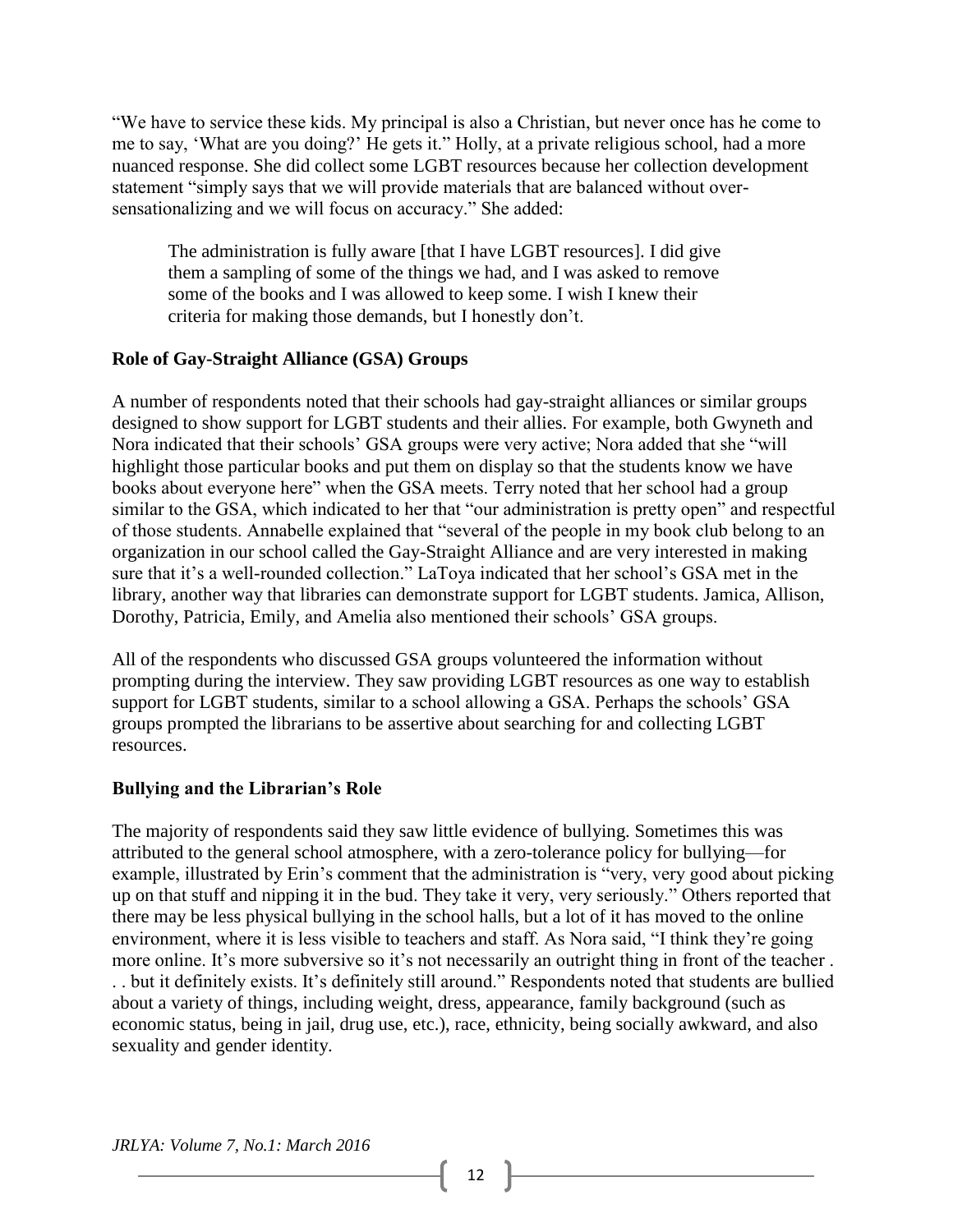Many respondents also talked about the school library's role in combating bullying. For example, several respondents indicated that they saw little evidence of bullying because they explicitly created no-bullying zones in their libraries; they did not allow teasing, name-calling, or other negative behaviors. Velda explained: "I am pretty careful, and I keep a really close eye out. . . . If I see it and hear it, I immediately speak to that student. . . . I make it very clear at the beginning of the year that I have a zero tolerance for bullying." Phoebe also made a point to intervene if she saw bullying, modeling appropriate behavior, because "I really do think that librarians can be that person who shows kids the right way to intervene and the right way to deal with things."

Other than enacting a no-bullying zone in their libraries, the respondents indicated several ways that school librarians could play a role in reducing bullying: collecting materials for the school library, collaborating with the guidance counselors and teachers, suggesting particular books for certain students, being a supporter of students, and creating a safe space.

Amelia, for example, said that "building those collections that address [bullying], that take it on and show kids different ways to maneuver situations, is so important." Ginny felt that the main support a library could offer was "just the books that you keep. I have a lot of books on bullying and [it's] in the storyline." Similarly, Madeleine was concerned about "making sure we have books and literature and that kind of thing." LaToya agreed, noting, "I have books on suicide and other topics that are not particularly comfortable but again might be necessary for a student who has a need." Erin explained that her school had done a big anti-bullying push a few years ago: "I went ahead and bulked up the collection and got every book about bullying that is recommended for high schools. And those have been helpful. I have seen a lot of kids check those out." Several respondents emphasized that they promoted anti-bullying materials. Mia noted that she promoted them, not as anti-bullying books per se, but just as good books, with the result that "the kids will read them."

In addition, several respondents indicated that they worked closely with teachers and guidance counselors to build an anti-bullying collection and incorporate it into the curriculum. Nora said, "My counseling office approached me earlier in the year; they wanted more video resources about bullying. So we were able to get some of those on DVD. . . . We found a couple that would support what they were also doing." Dorothy noted that incorporating anti-bullying resources into the curriculum "really gets the kids talking . . . something that the whole class reads [and] when you hear them talking afterward, you know they've absorbed something." Velda explained:

I work closely with our school psychologist and social work[er] and our school counselors by writing them lists of books and lists of materials and lessons because it's imperative: How are kids going to learn and function if they feel left out, different, weird, strange, that they don't belong, or that other kids can bully them? How are they going to be able to focus and do well in school?

Another way that school librarians combat bullying is through bibliotherapy, or suggesting particular books for particular students. Rose noted that "there are lots of young adult novels out there that kids can be pointed to for helping with bullying." Ivy explained: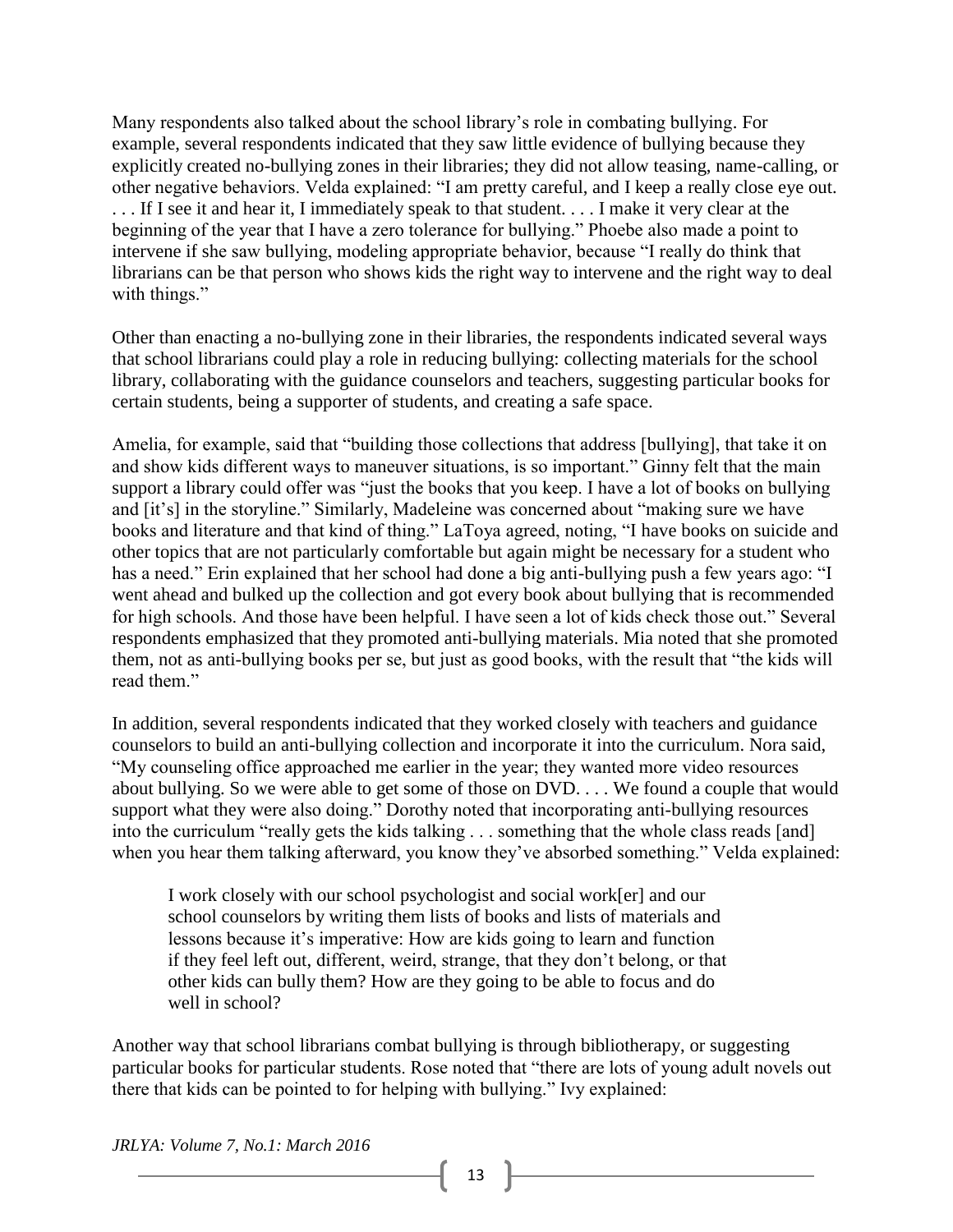If you are good at being able to match up books with kids, then you can say, "Hey, come over here, I've got a great book; I think you'll like it." If it's for somebody who bullies, then you can hand them a book on bullying that has . . . redemption: "You can do this." If it's somebody who is bullied, then it's like, "You're not all by yourself; you're not alone." In a high school, a librarian is like a counselor.

Kyla added that school librarians can help "through providing the books that have characters in those situations where the student can read that and see how those characters deal with it in positive ways. . . . I'm a firm believer in bibliotherapy."

Librarians sometimes discussed deeper relationships in their efforts to reduce bullying. For example, Gwyneth said that the library is a place where "kids can come and get away from things and maybe process" whatever they are going through. Madeleine noted that she tries to be "an advocate" for the students, especially those who are socially awkward and spend time in the library. Alexa explained, "I feel like my role here is a ministry because not only do I supply them with books, but I love them and I give them attention and life advice." Diana related that "these kids, most of them have nobody to talk to, and they do experience bullying at school, so they kind of rely on the library once they discover that I'm not going to be mean."

#### **School Libraries as Safe Spaces**

A final way that school librarians can aid bullied students, according to the respondents, was by positioning the library as a safe place. Half of the respondents used the phrase "safe place" or "safe space" (without prompting from the interviewer) when describing their library, LGBT students, and the library's role in combating bullying. Gemma, for example, said, "We offer a place for kids to come, a safe place for kids to come and get away . . . where they've got somebody who can look out for them and make sure they're in a good environment." Lynn concurred, saying, "Anything the library can do to help promote a safer, more inclusive learning environment." Ginny added that "the library is your safe haven. The library is a safe haven for kids [who] are different, being picked on. This is where they want to come and be safe. It's a huge role." Alexa said:

My library has sometimes been called "the Isle of Misfit Toys" because a lot of my kids, the kids who just hang out here at lunch and before and after school, are the kids [who] just don't really fit in anywhere. I think [the library] is a safe place for them.

Ivy, similarly, said that students enter her library before school "because it's a safe place; it's a place where they don't feel like anybody's going to make fun of them . . . just because it is a place they can go." Phoebe explained that her goal was to "make my space the safest place possible, always; safe physically, safe mentally, safe emotionally because there are so many places, especially in this digital world, [where] kids aren't safe." Terry shared, "A lot of students come to the library for safety because they feel safe [there]." Gwyneth noted that "the library is kind of a sanctuary for those who have been thinking that they are ... that they might be gay."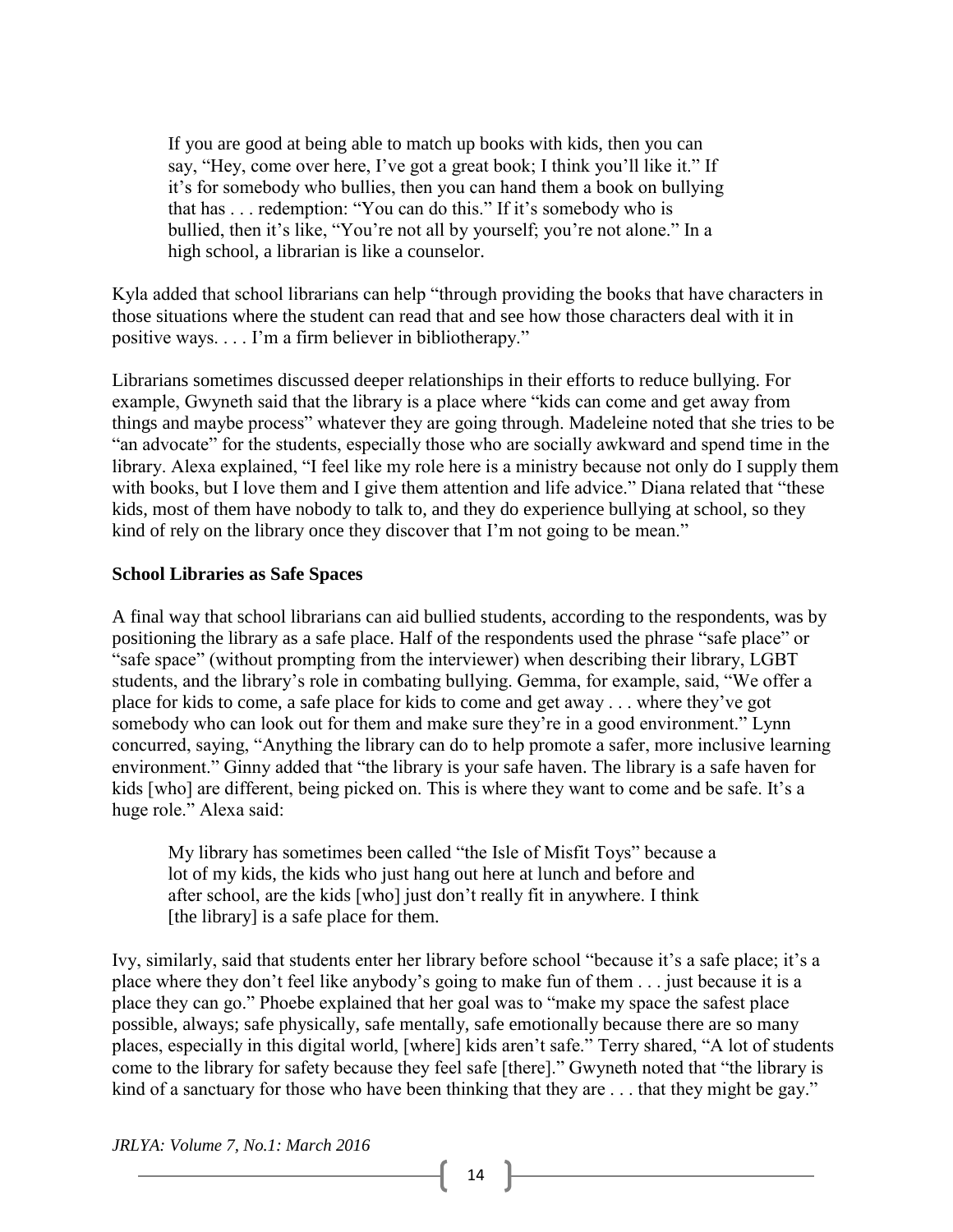She recalled boys who felt ostracized because of their sexuality coming to the library to relax and be themselves. Courtney added, "I really want kids to feel welcome and find a home, because a lot of the kids [whom] we service aren't necessarily mainstream, and they find a place [in the library] to hang out where they like to be."

For some respondents, thinking of the library as a safe space had a more formal conceptualization. For example, Emily explained that she received a "safe space" sticker from the GSA group and was proud to hang it by the library door. Velda said she had a large sign in her school library, stating that it was a safe space. She elaborated, "It's imperative that kids have a safe place where they can just be themselves and not worry that someone's judging them."

## **Discussion**

These school librarians were vocal about the importance of collecting LGBT resources and about the roles that school libraries can play in countering bullying in schools. All of the respondents interviewed for this project indicated that they collected LGBT materials, though some expressed a certain degree of reluctance or hesitation. Most, though, were enthusiastic about collecting LGBT resources, noting that it is important for students to see themselves reflected in the school's resources; just as important, non-LGBT students need opportunities to learn about LGBT issues. Finding this much concurrence in the interviews was unexpected and leads to a few tentative conclusions.

First, this research demonstrates acceptance of having LGBT resources in school libraries, although, as explained above, negative perspectives were not represented in the data. Overall, the respondents were comfortable with collecting LGBT materials and were unafraid of stating so. They indicated that, even with conservative administrations or communities, they still thought they should have these materials. Many respondents relied on their professionalism and professional ethical principles to support their decision to collect LGBT resources. The similarity in responses, across thirty-one respondents from two very different states, is striking. This may be in part because librarians open to collecting these materials were more likely to agree to take part in the study.

A second, and related, conclusion is that many respondents had personal reasons (in addition to the professional ones) for maintaining an LGBT collection. Several told stories of LGBT individuals they personally knew, such as family members or close friends. They knew that these individuals had gone through difficult times in school, and the school librarians wanted to ease the way for other LGBT individuals so that the pain and difficulty of harassment and bullying would not be repeated. Others told of current or recent students who had found value and comfort in the school library's LGBT collection. Some linked the school library's collection with the school's GSA group, indicating that library collections were another way that the school environment could be supportive of LGBT students. Respondents discussed bibliotherapy and reaching out to marginalized students (many of whom were openly or suspected to be LGBT), demonstrating their deep caring and commitment to serving students.

Third, this research found evidence of some self-censorship in public high school libraries with regard to LGBT resources, as predicted in previous literature. Some respondents indicated hesitation about purchasing LGBT materials, while others flatly stated that they avoided items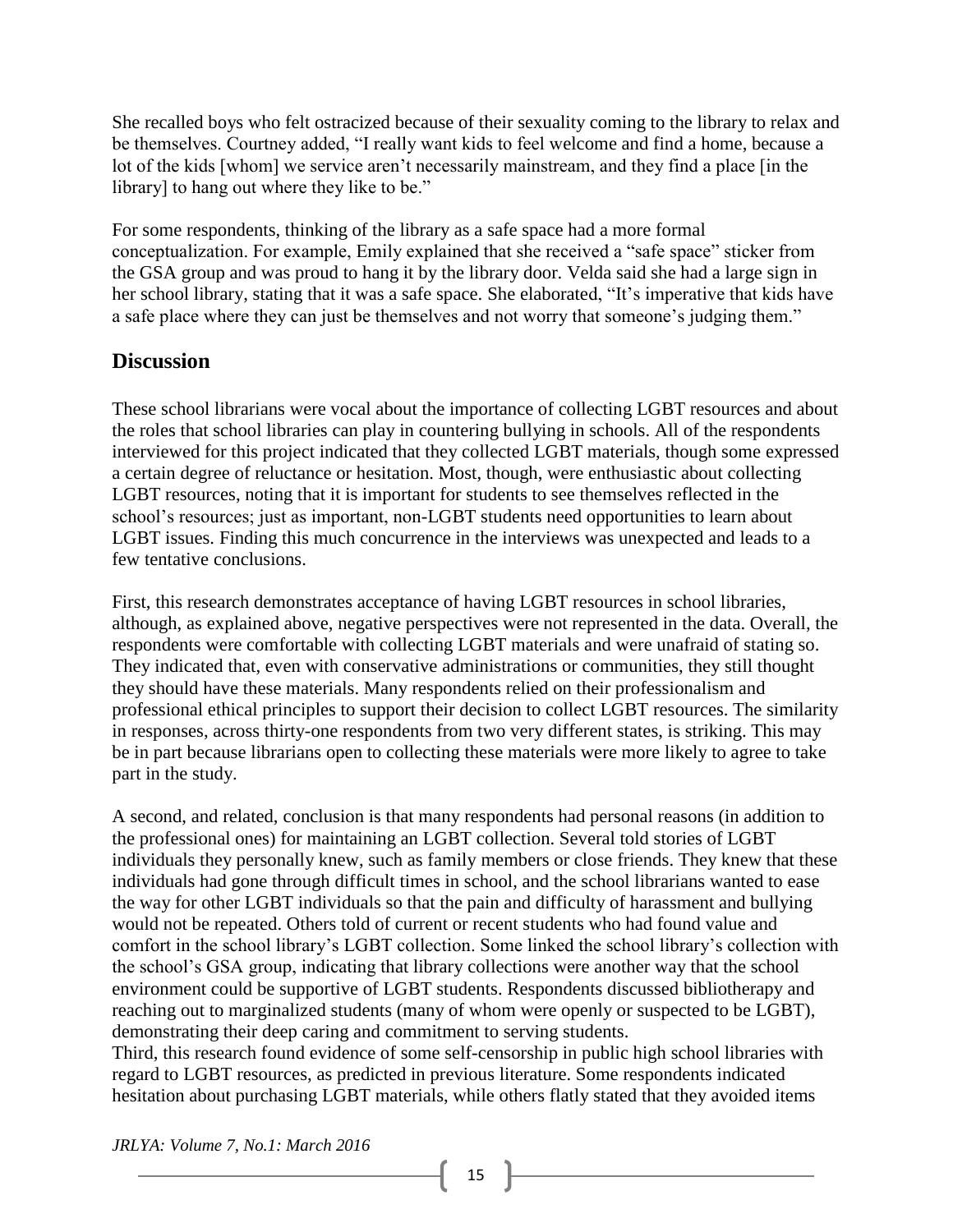which had the potential to spark challenges. Doing so is clearly a form of self-censorship. This is cause for concern, especially since other librarians explained how beneficial LGBT resources were for many students. It is important to note, however, that the evidence for self-censorship was limited. Most respondents did not say anything that indicated they practiced self-censorship.

Fourth, respondents noted several ways that libraries could aid schools in reducing bullying. These efforts included making the library a bully-free zone, collecting anti-bullying books, collaborating with teachers and guidance counselors, conducting bibliotherapy, connecting deeply to students, and making the school library an explicit safe zone. For many respondents, this latter role was the most important thing that the school library could do to counter bullying.

Fifth, this research illuminates the roles of school libraries in combating bullying—a fact too often overlooked by researchers of youth, LGBT youth, and bullying. As discussed in the literature review, only one source mentioned school libraries as a possible resource; the overwhelming majority of resources on bullying and LGBT victimization did not even consider school libraries as a possible ally in the charge against bullying. This is something that school librarians and library advocates need to correct, by reaching out more assertively to anti-bullying groups and researchers.

## **Conclusion and Future Directions**

These conclusions can be evaluated and tested in other states and other school libraries. Most of the data for this project came from public high school librarians; it would be interesting to compare these results with research that focused on middle or elementary school or private schools. Although this data came from two very different states, one mostly conservative and one mostly liberal, additional variation would be useful; do these similarities, for example, hold true across the nation?

An additional area for future research is the recruitment of school librarians who are neutral or negative about collecting LGBT resources. It seems unlikely that *all* school librarians in either the southern state or the northeastern state approve of and eagerly seek to collect LGBT materials. It is likely, rather, that those librarians who disagree with collecting LGBT resources deliberately chose to not participate in this research. This may be particularly true in communities that are conservative or in schools where the administration is conservative (however, recall that some respondents indicated that they collected LGBT resources in conservative communities or under conservative administrations). It cannot be determined, from this research, why those school librarians with neutral or negative perspectives on LGBT materials did not participate; we may speculate that selecting LGBT materials carries some social and professional approval, and choosing to not have these items may have some negative stigma attached. Perhaps the school librarians who chose to not collect these items feared negative perceptions of their actions. Others, however—those who participated in the interviews—focused on the positive aspects of providing LGBT materials.

*Acknowledgements: This research was funded by a 2014 ALA Diversity Grant. The author wishes to express thanks to ALA for the generous funding to support this work.*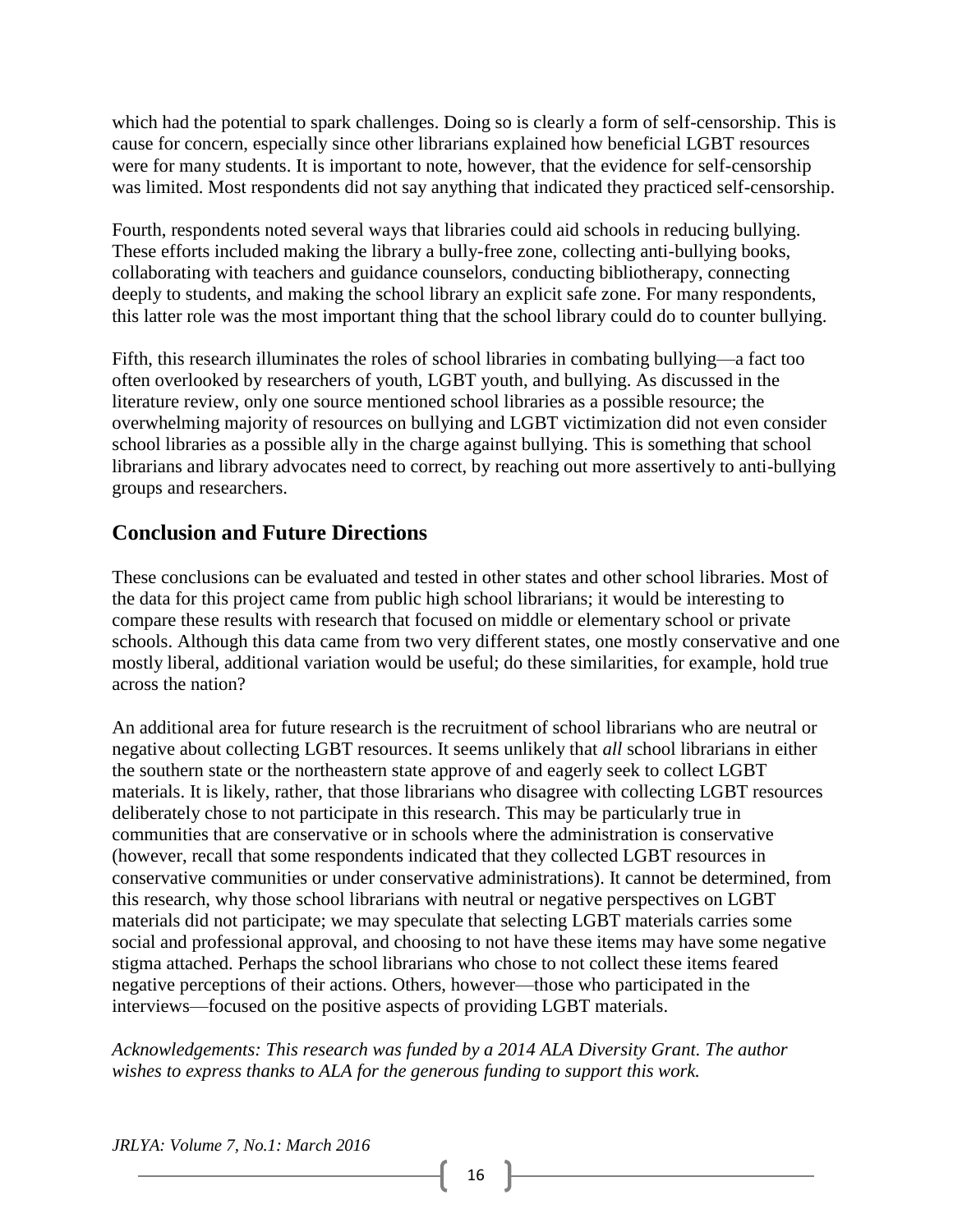#### **Notes**

 $\overline{\phantom{a}}$ 

<sup>i</sup> Elisabeth W. Rauch, "GLBTQ Collections Are for Every Library Serving Teens!" *Teacher Librarian* 39, no. 1 (2011): 13–16; S. M. Oltmann, "Variables Related to School Media Center LGBT Collections," *Libri*, 65, no. 1 (2015): 25–33.

<sup>ii</sup> Tim Gardes, "Serving Lesbian, Gay, Bisexual, Transgendered, and Questioning Teens in Your Library Media Center," *California School Library Association Journal* 32, no. 1 (2008): 23–24.

iii Nicole E. Rossi, "'Coming Out' Stories of Gay and Lesbian Young Adults," *Journal of Homosexuality* 57, no. 9 (2010): 1174–91.

iv Bharat Mehra and Donna Braquet, "Progressive LGBTQ Reference: Coming Out in the 21st Century," *Reference Services Review* 39, no. 3 (2011): 401–22; see Jason Cianciotto and Sean Robert Cahill, *LGBT Youth in America's Schools* (Ann Arbor: University of Michigan Press, 2012) for a smaller estimate.

<sup>v</sup> Cited in Rauch, "GLBTQ Collections."

<sup>vi</sup> This paper uses the abbreviation LGBT to represent lesbian, gay, bisexual, and transgender individuals. Some of the relevant literature adds a "Q" for queer and questioning. Some of the relevant literature changes the order of these letters. When citing literature, I will follow the author's format.

vii Oltmann, "Variables Related to School Media Center"; Laurel A. Clyde and Marjorie Lobban, "A Door Half Open: Young People's Access to Fiction Related to Homosexuality," *School Libraries Worldwide* 7, no. 2 (2001): 17–30; Candi Pierce Garry, "Selection or Censorship? School Librarians and LGBTQ Resources," *School Libraries Worldwide* 21, no. 1 (2015): 73–90; Sandra Hughes-Hassell, Elizabeth Overberg, and Shannon Harris, "Lesbian, Gay, Bisexual, Transgender, and Questioning (LGBTQ)-Themed Literature for Teens: Are School Libraries Providing Adequate Collections?" *School Library Research,* 16 (2013),

[http://www.ala.org/aasl/sites/ala.org.aasl/files/content/aaslpubsandjournals/slr/vol16/SLR\\_LGBTQThemedLiteratur](http://www.ala.org/aasl/sites/ala.org.aasl/files/content/aaslpubsandjournals/slr/vol16/SLR_LGBTQThemedLiteratureforTeens_V16.pdf) [eforTeens\\_V16.pdf.](http://www.ala.org/aasl/sites/ala.org.aasl/files/content/aaslpubsandjournals/slr/vol16/SLR_LGBTQThemedLiteratureforTeens_V16.pdf)

viii Garry, "Selection or Censorship?"; Oltmann, "Variables Related to School Media Center."

ix Oltmann, "Variables Related to School Media Center."

<sup>x</sup> Gardes, "Serving Lesbian, Gay, Bisexual, Transgendered, and Questioning Teens."

xi Joseph G. Kosciw, Neal A. Palmer, Ryan M. Kull, and Emily A. Greytak, "The Effect of Negative School Climate on Academic Outcomes for LGBT Youth and the Role of In-School Supports," *Journal of School Violence* 12, no. 1 (2013): 46.

xii Alicia L. Fedewa and Soyeon Ahn, "The Effects of Bullying and Peer Victimization on Sexual-Minority and Heterosexual Youths: A Quantitative Meta-Analysis of the Literature," *Journal of GLBT Family Studies* 7, no. 4 (2011): 399.

xiii Cianciotto and Cahill, *LGBT Youth*.

 $x$ <sup>iv</sup> Ibid., 4.

xv Gardes, "Serving Lesbian, Gay, Bisexual, Transgendered, and Questioning Teens."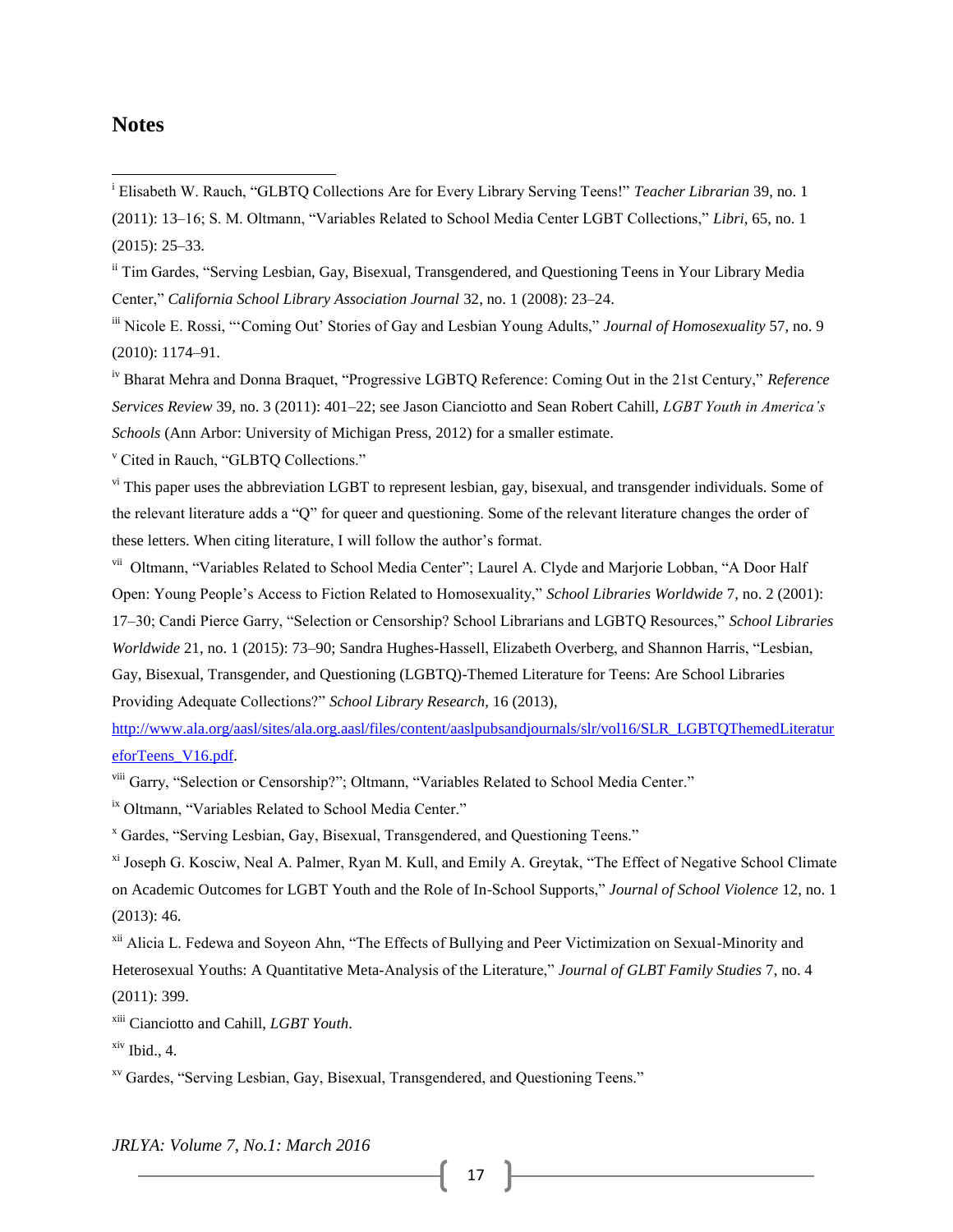xvi Evelyn R. Perez, G. Thomas Schanding Jr., and Tam K. Dao, "Educators' Perceptions in Addressing Bullying of LGBTQ/Gender Nonconforming Youth," *Journal of School Violence* 12, no. 1 (2013).

xviii Stephen T. Russell, Caitlin Ryan, Russell B. Toomey, Rafael M. Diaz, and Jorge Sanchez, "Lesbian, Gay, Bisexual, and Transgender Adolescent School Victimization: Implications for Young Adult Health and Adjustment," *Journal of School Health* 81, no. 5 (2011): 224.

xix Fedewa and Ahn, "The Effects of Bullying," 410.

 $\overline{\phantom{a}}$ 

xx Kosciw et al., "The Effect of Negative School Climate"; Hughes-Hassell, Overberg, and Harris, "(LGBTQ)- Themed Literature for Teens."

<sup>xxi</sup> Hughes-Hassell, Overberg, and Harris, "(LGBTQ)-Themed Literature for Teens," para. 3.

<sup>xxii</sup> Kosciw et al., "The Effect of Negative School Climate."

xxiii Todd A. Savage and G. Thomas Schanding Jr., "Creating and Maintaining Safe and Responsive Schools for Lesbian, Gay, Bisexual, Transgender, and Queer Youths: Introduction to the Special Issue," *Journal of School Violence* 12, no. 3 (2013): 1–6.

<sup>xxiv</sup> Pat Griffin, Camille Lee, Jeffrey Waugh, and Chad Beyer, "Describing Roles That Gay-Straight Alliances Play in Schools: From Individual Support to School Change," *Journal of Gay and Lesbian Issues in Education* 1, no. 3 (2004): 7–22; Kosciw et al., "The Effect of Negative School Climate"; Patterson, "Schooling, Sexual Orientation, Law, and Policy"; Cianciotto and Cahill, *LGBT Youth*.

xxv Fedewa and Ahn, "The Effects of Bullying," 414; Emily A. Greytak, Joseph G. Kosciw, and Madelyn J. Boesen, "Putting the 'T' in 'Resource': The Benefits of LGBT-Related School Resources for Transgender Youth," *Journal of LGBT Youth* 10, nos. 1–2 (2013): 45–63; Russell et al., "Lesbian, Gay, Bisexual, and Transgender Adolescent School Victimization."

xxvi Savage and Schanding, "Creating and Maintaining Safe and Responsive Schools."

xxvii Greytak, Kosciw, and Boesen, "Putting the 'T' in 'Resource,'" 57.

xxviii V. Paul Poteat, Katerina O. Sinclair, Craig D. DiGiovanni, Brain W. Koenig, and Stephen T. Russell, "Gay-Straight Alliances Are Associated with Student Health: A Multischool Comparison of LGBTQ and Heterosexual Youth," *Journal of Research on Adolescence* 23, no. 2 (2012): 319–30; see also Sean Currie, Maralee Mayberry, and Tiffany Chenneville, "Destabilizing Anti-Gay Environments through Gay-Straight Alliances: Possibilities and Limitations through Shifting Discourses," *The Clearing House: A Journal of Educational Strategies, Issues and Ideas* 85, no. 2 (2012): 56–60; Savage and Schanding, "Creating and Maintaining Safe and Responsive Schools"; and Greytak, Kosciw, and Boesen, "Putting the 'T' in 'Resource.'"

xxix Tina Fetner, Athena Elafros, Sandra Bortolin, and Coralee Drechsler, "Safe Spaces: Gay-Straight Alliances in High Schools," *Canadian Review of Sociology* 49, no. 2 (2012): 188–207.

xxx Griffin et al., "Describing Roles That Gay-Straight Alliances Play."

xxxi Ibid.

xxxii Poteat et al., "Gay-Straight Alliances."

xvii Ibid., 65. See also Charlotte J. Patterson, "Schooling, Sexual Orientation, Law, and Policy: Making Schools Safe for All Students," *Theory into Practice* 52, no. 3 (2013): 190–95.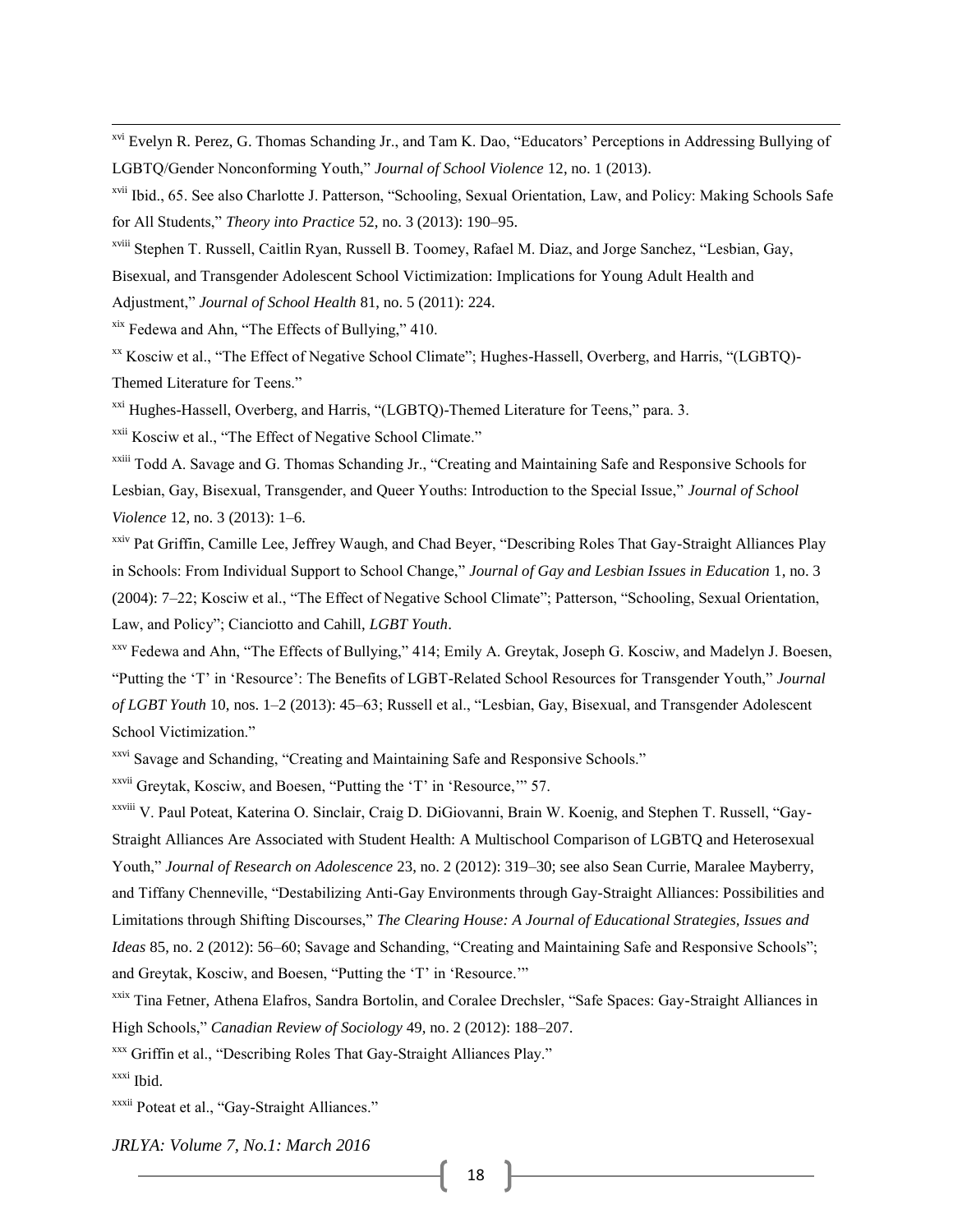xxxiii Kosciw et al., "The Effect of Negative School Climate," 55.

xxxiv There is some overlap here with GSAs, as some research indicates that "school-sanctioned GSAs are an increasingly common strategy employed to afford sexual-minority youth a 'safe space' within which they can receive social support and develop social networks." Currie, Mayberry, and Chenneville, "Destabilizing Anti-Gay Environments," 57.

xxxv Fetner et al., "Safe Spaces."

 $\overline{\phantom{a}}$ 

xxxvi Kerry John Poynter and Nancy Jean Tubbs, "Safe Zones: Creating LGBT Safe Space Ally Programs," *Journal of LGBT Youth* 5 no. 1 (2007): 121–32; see also Patterson, "Schooling, Sexual Orientation, Law, and Policy." xxxvii Manivong J. Ratts et al., "Safe Space Programs in K–12 Schools: Creating a Visible Presence of LGBTQ Allies," *Journal of LGBT Issues in Counseling* 7, no. 4 (2013): 392.

xxxviii Ibid.; Fedewa and Ahn, "The Effects of Bullying."

xxxix Cianciotto and Cahill, *LGBT Youth*; Russell et al., "Lesbian, Gay, Bisexual, and Transgender Adolescent School Victimization"; Patterson, "Schooling, Sexual Orientation, Law, and Policy"; Perez, Schanding, and Dao,

"Educators' Perceptions in Addressing Bullying"; Kosciw et al., "The Effect of Negative School Climate"; Griffin et al., "Describing Roles That Gay-Straight Alliances Play"; Poteat et al., "Gay-Straight Alliances"; Greytak, Kosciw, and Boesen, "Putting the 'T' in 'Resource.'"

xl Kosciw et al., "The Effect of Negative School Climate," 59.

<sup>xli</sup> Laura A. Szalacha, "Safer Sexual Diversity Climates: Lessons Learned from an Evaluation of Massachusetts Safe Schools Program for Gay and Lesbian Students," *American Journal of Education* 110, no. 1 (November 2003): 58– 88.

xlii Cianciotto and Cahill, *LGBT Youth*.

xliii Patterson, "Schooling, Sexual Orientation, Law, and Policy," 193.

xliv Cianciotto and Cahill, *LGBT Youth*, 178.

xlv Jennifer Downey, "Public Library Collection Development Issues Regarding the Information Needs of GLBT Patrons," *Progressive Librarian* 25 (2005): 90; see also Bharat Mehra and Donna Braquet, "A 'Queer' Manifesto of Interventions for Libraries to 'Come Out' of the Closet! A Study of 'Queer' Youth Experiences during the Coming Out Process," *LIBRES Library and Information Science Research Electronic Journal* 16, no. 1 (2006); Linda B. Alexander and Sarah D. Miselis, "Barriers to GLBTQ Collection Development and Strategies for Overcoming Them," *Young Adult Library Services* 5, no. 3 (2007): 43–49.

xlvi Debra Lau Whelan, "OUT and Ignored," *School Library Journal* 55, no. 2 (2006): 46–50; Garry, "Selection or Censorship?"; see also Morya Lang, "Library Rhetoric: The Canadian Library Association Statement of Diversity and Inclusion and LGBTQ Advocacy," *Progressive Librarian* 32 (2009): 36–54; and Rae Helton, "Diversity Dispatch: Reaching Out to LGBT Library Patrons," *Kentucky Libraries* 74, no. 2 (2010): 14–16.

xlvii Shawn Vaillancourt, "Libraries as Safe Spaces," *American Libraries* 44 (January/February 2012): 30; Rauch, "GLBTQ Collections."

xlviii Oltmann, "Variables Related to School Media Center"; Clyde and Lobban, "A Door Half Open."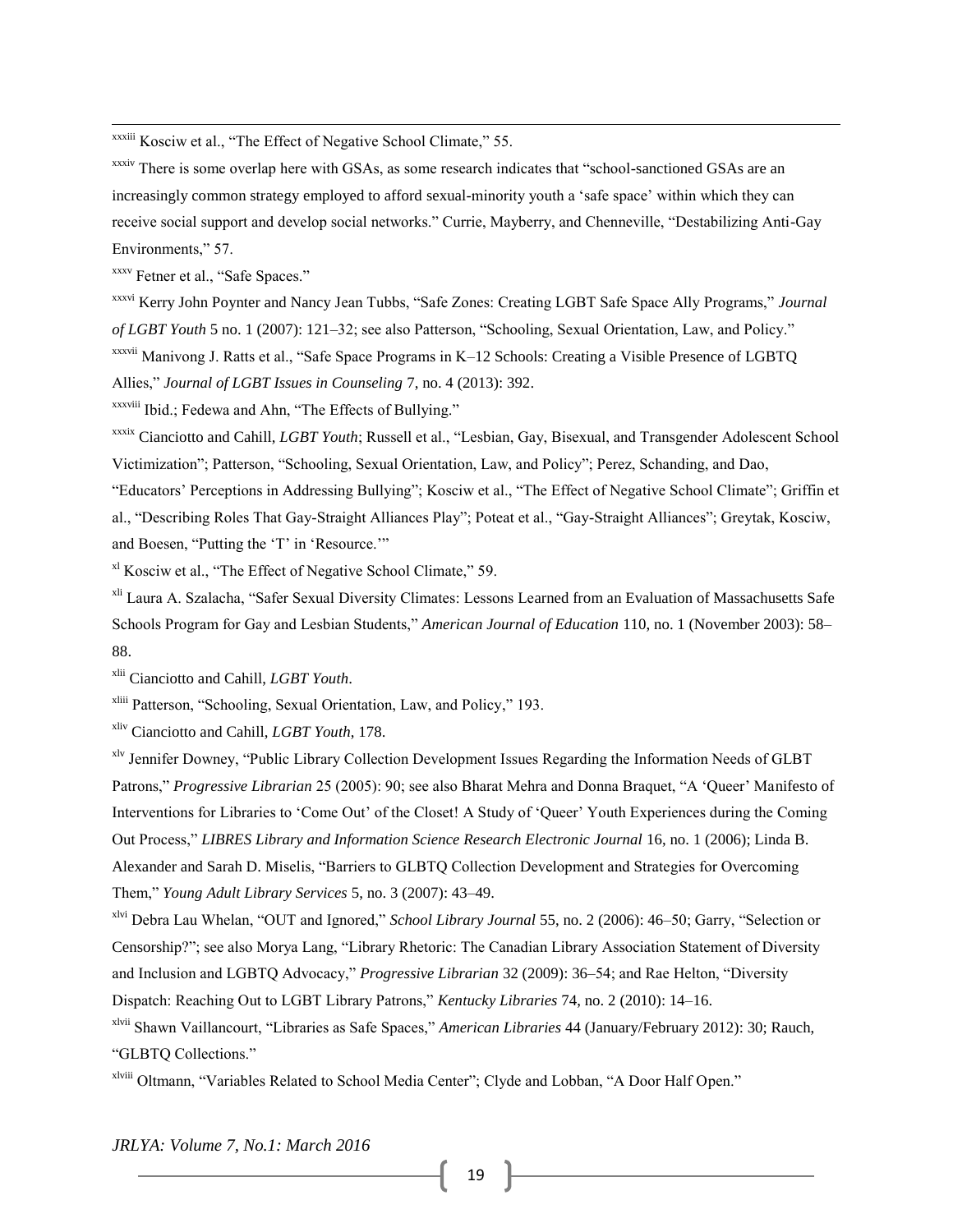xlix Abigail L. Phillips, "More than Just Books: Librarians as a Source of Support for Cyberbullied Young Adults," *Journal of Research on Libraries and Young Adults* (May 2014).

<sup>1</sup> Kim Becnel, "Sticks, Stones, and Sneering Tones: The Librarian's Role in Ending the Bullying Epidemic," *Children and Libraries* 11, no. 3 (December 2013): 13; see also Rauch, "GLBTQ Collections"; Gardes, "Serving Lesbian, Gay, Bisexual, Transgendered, and Questioning Teens"; Ann Curry, "If I Ask, Will They Answer? Evaluating Public Library Reference Service to Gay and Lesbian Youth," *Reference and User Services Quarterly* 45, no. 2 (2005): 65–75; and Angie Manfredi, "Accept the Universal Freak Show," *Young Adult Library Services* 7, no. 4 (2009): 26–31.

li Katherine Fiore, "*ACLU v. Miami-Dade County School Board*: Reading *Pico* Imprecisely, Writing Undue Restrictions on Public School Library Books, and Adding to the Collection of Students' First Amendment Right Violations," *Villanova Law Review* 56, no. 1 (2011): 97; see also Richard J. Peltz, "Pieces of *Pico*: Saving Intellectual Freedom in the Public School Library," *BYU Education and Law Journal* (2005): 103–56.

lii Michele Hilton Boon and Vivian Howard, "Recent Lesbian/Gay/Bisexual/Transgender Fiction for Teens: Are Canadian Public Libraries Providing Adequate Collections?" *Collection Building* 23, no. 3 (2004): 133–38. liii Oltmann, "Variables Related to School Media Center"; Hughes-Hassell, Overberg, and Harris, "(LGBTQ)-

Themed Literature for Teens."

 $\overline{\phantom{a}}$ 

liv Cianciotto and Cahill, *LGBT Youth*.

<sup>lv</sup> Hughes-Hassell, Overberg, and Harris, "(LGBTQ)-Themed Literature for Teens," 10.

lvi Garry, "Selection or Censorship?," 84; see also Gardes, "Serving Lesbian, Gay, Bisexual, Transgendered, and Questioning Teens."

lvii Wendy Rickman, "A Study of Self-Censorship by School Librarians," *School Library Research* 13 (2010), http://www.ala.org/aasl/sites/ala.org.aasl/files/content/aaslpubsandjournals/slr/vol13/SLR\_StudyofSelf-

Censorship\_V13.pdf.

lviii Whelan, "OUT and Ignored."

lix Oltmann, "Variables Related to School Media Center"; Garry, "Selection or Censorship?"

<sup>1x</sup> Garry, "Selection or Censorship?"

<sup>1xi</sup> Oltmann, "Variables Related to School Media Center." As in Oltmann, the states will not be identified, to extend further confidentiality to the respondents. The author may be contacted by e-mail for further information. lxii Darren G. Lilleker, "Interviewing the Political Elite: Navigating a Potential Minefield," *Politics* 23, no. 3

(September 2003): 208.

<sup>lxiii</sup> Oltmann, "Variables Related to School Media Center."

lxiv Barbara M. Wildemuth, *Applications of Social Research Methods to Questions in Library and Information Science* (Westport, CT: Libraries Unlimited, 2009).

lxv Rauch, "GLBTQ Collections."

lxvi Jill J. Francis et al., "What Is an Adequate Sample Size? Operationalising Data Saturation for Theory-Based Interview Studies," *Psychology and Health* 25, no. 10 (2010): 1230. See also Glenn A. Bowen, "Naturalistic Inquiry and the Saturation Concept: A Research Note," *Qualitative Research* 8, no. 1 (2008): 137–52; Kathleen Gerson and